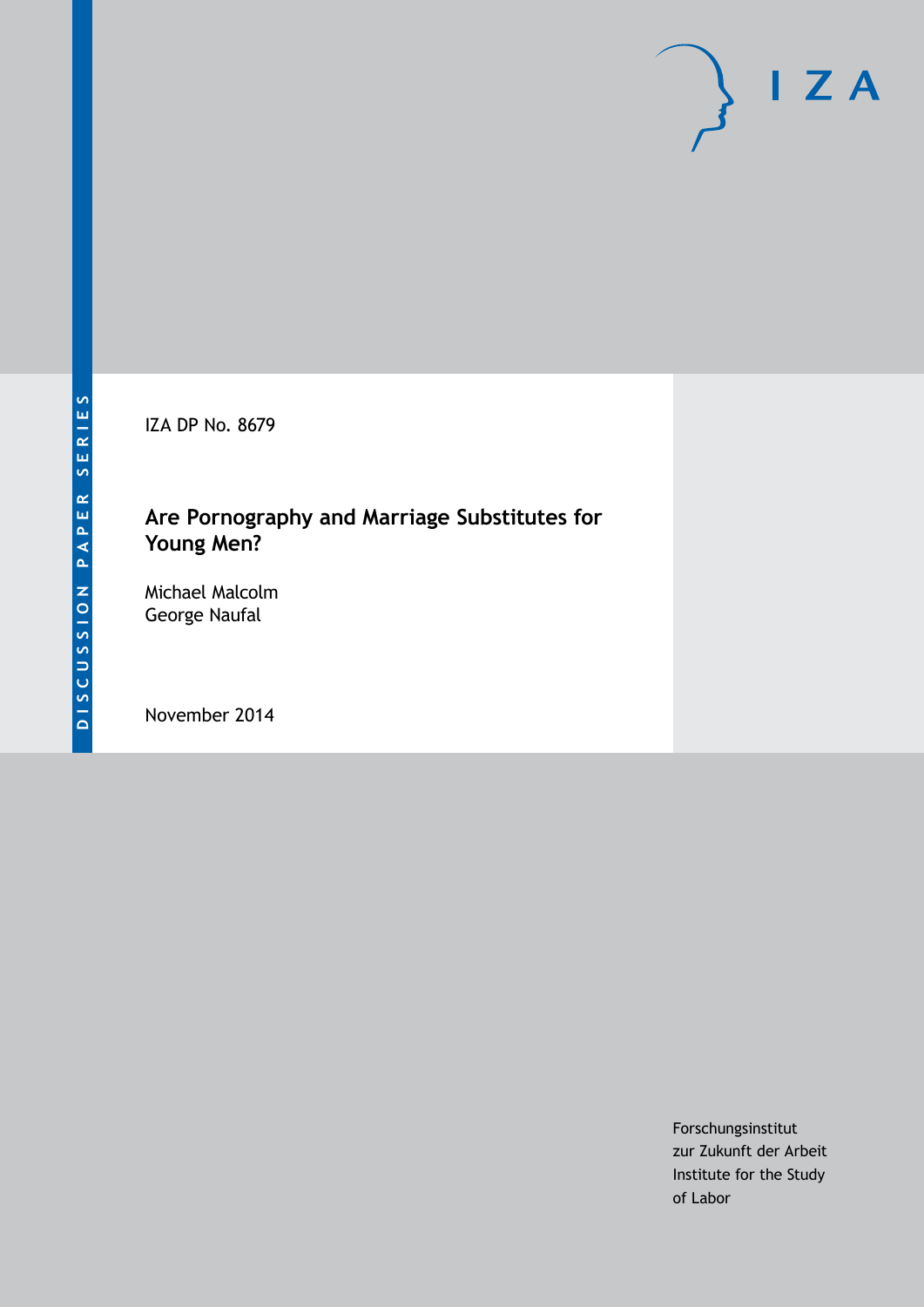# **Are Pornography and Marriage Substitutes for Young Men?**

### **Michael Malcolm**

*West Chester University of Pennsylvania*

# **George Naufal**

*Timberlake Consultants and IZA*

Discussion Paper No. 8679 November 2014

IZA

P.O. Box 7240 53072 Bonn Germany

Phone: +49-228-3894-0 Fax: +49-228-3894-180 E-mail: [iza@iza.org](mailto:iza@iza.org)

Any opinions expressed here are those of the author(s) and not those of IZA. Research published in this series may include views on policy, but the institute itself takes no institutional policy positions. The IZA research network is committed to the IZA Guiding Principles of Research Integrity.

The Institute for the Study of Labor (IZA) in Bonn is a local and virtual international research center and a place of communication between science, politics and business. IZA is an independent nonprofit organization supported by Deutsche Post Foundation. The center is associated with the University of Bonn and offers a stimulating research environment through its international network, workshops and conferences, data service, project support, research visits and doctoral program. IZA engages in (i) original and internationally competitive research in all fields of labor economics, (ii) development of policy concepts, and (iii) dissemination of research results and concepts to the interested public.

IZA Discussion Papers often represent preliminary work and are circulated to encourage discussion. Citation of such a paper should account for its provisional character. A revised version may be available directly from the author.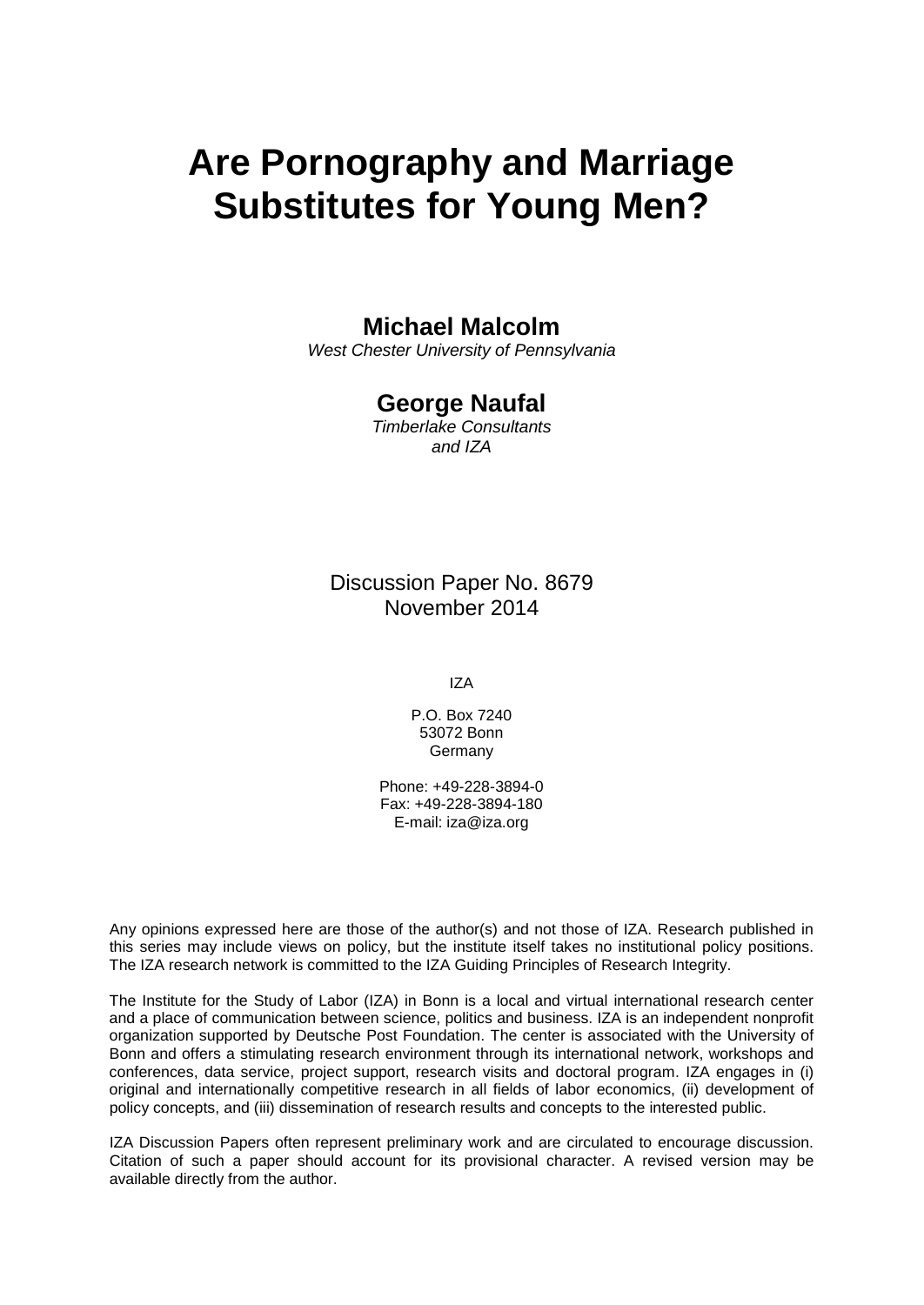IZA Discussion Paper No. 8679 November 2014

# **ABSTRACT**

# **Are Pornography and Marriage Substitutes for Young Men?**

Substitutes for marital sexual gratification may impact the decision to marry. Proliferation of the Internet has made pornography an increasingly low-cost substitute. We investigate the effect of Internet usage, and of pornography consumption specifically, on the marital status of young men. We show that increased Internet usage is negatively associated with marriage formation. Pornography consumption specifically has an even stronger effect. Instrumental variables and a number of robustness checks suggest that the effect is causal.

JEL Classification: J12, O33

Keywords: pornography, divorce, marital formation

Corresponding author:

George Naufal Timberlake Consultants B3 Broomsleigh Business Park Worsley Bridge Road London SE26 5BN United Kingdom E-mail: [georgenaufal@timberlake.co.uk](mailto:georgenaufal@timberlake.co.uk)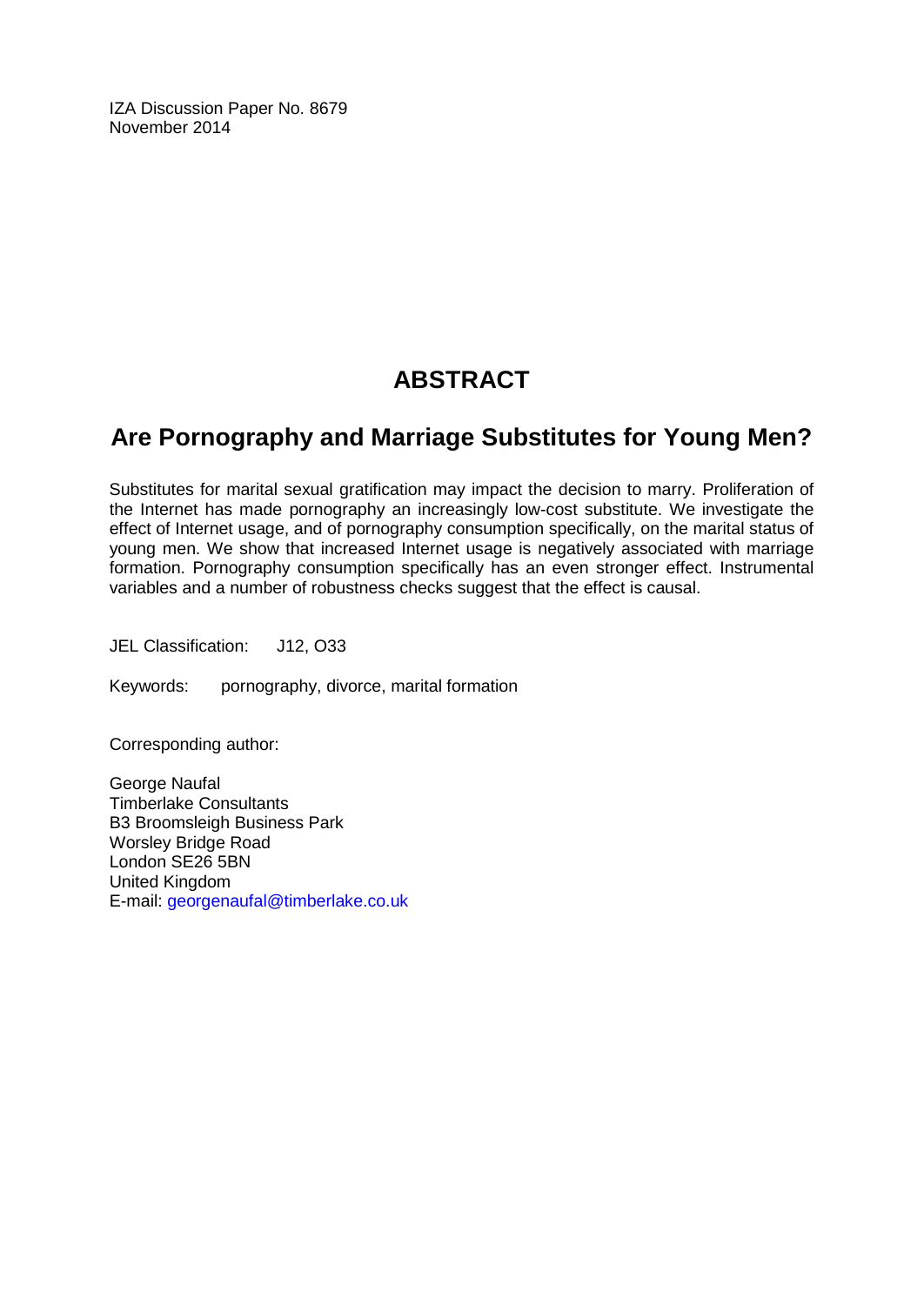### **I. Introduction**

The United States has seen considerable demographic changes with respect to family arrangements over the last few decades. Between 1950 and 2010, the rate of marital formation dropped by 39%, with a 17% drop between 2000 and 2010 alone.<sup>1</sup> Today, the proportion of men between 25 and 34 years old who have never been married is more than six times higher than it was in 1970. For men between 35 and 44 years old, the increase has been more than fourfold. Marriages that do form are about twice as likely to end in divorce today as in 1950.

Traditionally, one of the reasons to enter into a marriage was sexual gratification. But as options for sexual gratification outside of marriage have grown, the need for a marriage to serve this function is diminishing. The NIH reports that the fraction of 20 year-olds who have engaged in premarital sex grew by about 50% between the late 1950s and the late 1990s. Besides premarital sex, another option is consumption of pornography, which has become widely more accessible since the proliferation of the Internet.

The degree to which these extra-marital options for sexual gratification substitute for marriage is an open question. Friedman (2000), among others, has suggested that one of the reasons that prostitution is so socially abhorrent is that it competes with women who seek a stable marriage. While there is a small literature on the relationship between prostitution and marriage, there is almost no empirical work on the substitutability between pornography and marriage. This paper attempts to fill the gap.

The proliferation of the Internet in the late 1990s and early 2000s was very rapid. The Census Bureau reports that in 1996 only 9.4% of Americans had accessed the Internet at all

<sup>&</sup>lt;sup>1</sup> All aggregate statistics are from NCHS tables.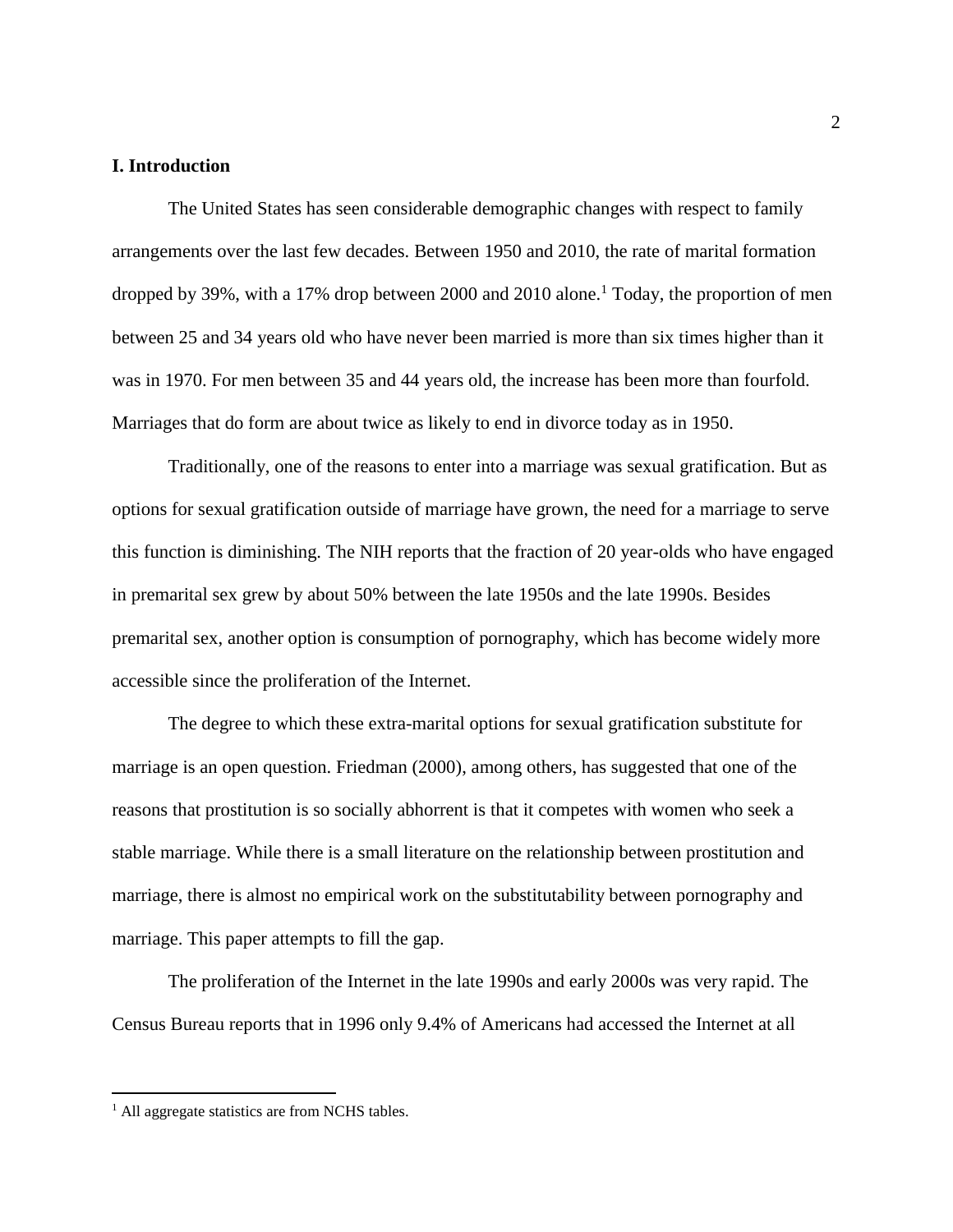within the 30 days prior to the survey. By 1998, 26.2% of Americans had an Internet connection in their homes. This grew to 50.5% in 2001 and in 2010 stood at 71.1%. A sizeable portion of the Internet is pornographic content. Forbes Magazine reports that, between July 2009 and July 2010, 13% of all Internet searches were for erotic content. About 4% of the million most heavily visited sites are pornography websites. Estimates of the industry's size vary, but \$3 billion a year for the US is a commonly reported figure. Estimates of pornography usage vary as well, but Carroll et al. (2008) claim that 87% of young adult males use pornography.<sup>2</sup>

Since changes in the accessibility of pornography have occurred coincident to large changes in marital behavior, the causal relationship between the two is a natural question. Between 2000 and 2004, the General Social Survey (GSS) asked a series of detailed questions about Internet usage; it also records comprehensive demographic information, including marital status. Using these microdata we find that for young men there is a large degree of substitutability between Internet and pornography usage and marriage – heavy Internet usage generally, and use of pornography specifically, are associated with lower participation in marriages. We employ instrumental variables and a number of robustness checks, all of which suggest that this is a causal effect and not merely the endogenous relationship that married men are less likely to look at pornography, or some kind of unobserved selection issue that distinguishes men who use pornography from men who do not use pornography.

We assert that increasing ease of accessing pornography is an important factor underlying the decline in marriage formation and stability. As policymakers seek to understand rapidly evolving family structures, technological change is surely an important element of these shifts.

<sup>&</sup>lt;sup>2</sup> Interestingly, only 67% of young men believe that it is acceptable to use pornography.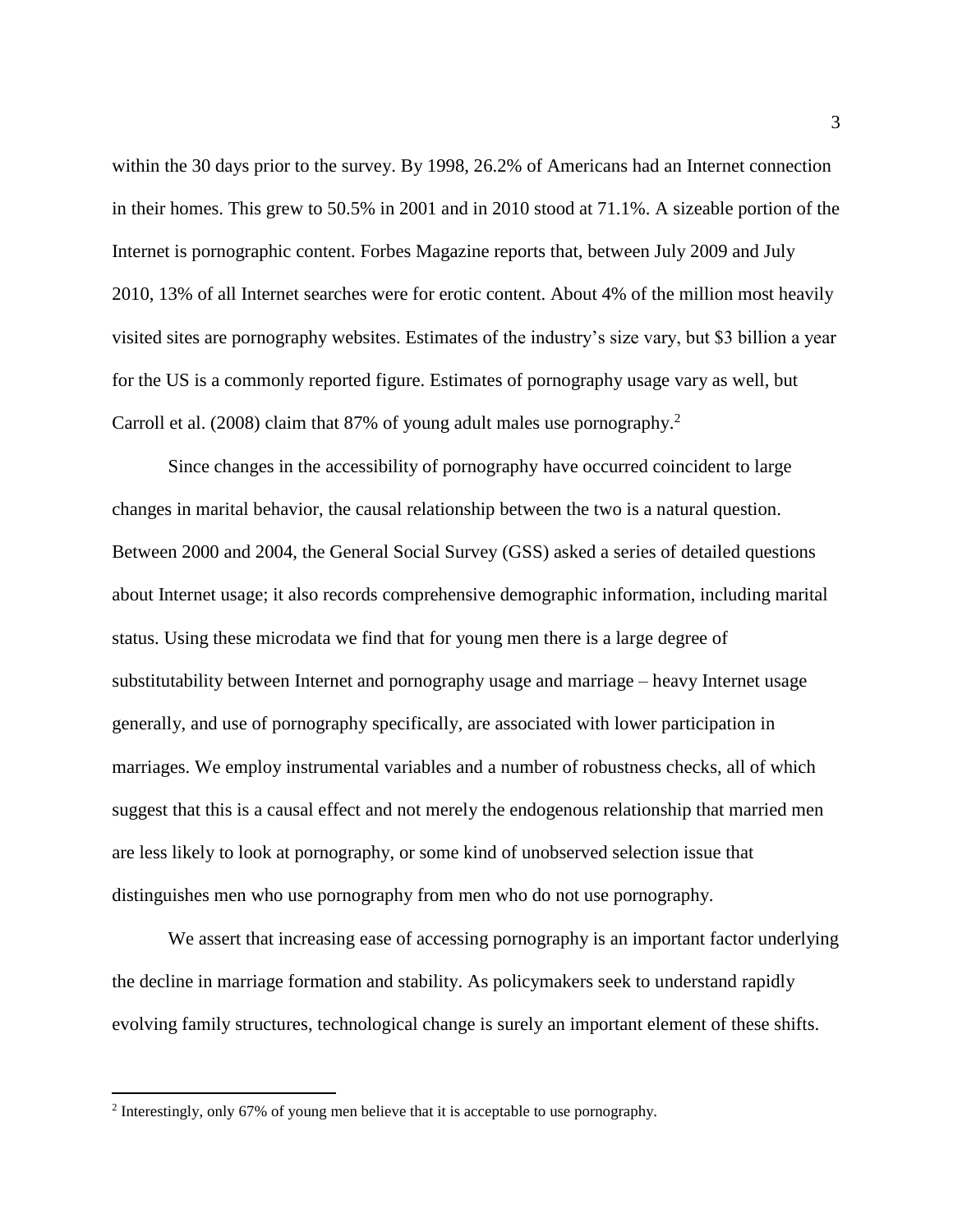Specifically, to the extent that policymakers treat family arrangements as a control variable important for social welfare, and with a number of open public policy questions relating to web access, understanding the underlying the connection between the two is critical.

The paper proceeds as follows. Part II reviews the relevant literature on pornography and marriage and on extra-marital sexual substitutes for marriage generally. Part III presents a theoretical model of the relationship between the cost of accessing pornography, marriage formation and divorce. Part IV discusses data and methods. Part V presents the results and Part VI concludes.

### **II. Related Literature**

Friedman (2000) says, of prostitution:

Laws making sex outside of marriage illegal improve the bargaining position of women who want to get married, or stay married, or to maintain a strong bargaining position within marriage. Hence it is rational for women to support such laws. It may also be rational for at least some men to support them…A longer-term result of access to sex without marriage may be a partial breakdown of the institution of marriage. If, as seems to be the case, children brought up by two parents end up on average as better people, more valuable trading partners and fellow citizens, than children brought up by one, preserving the institution of marriage may be desirable for men as well as women.

This speaks well to the dual purpose of our paper: extra-marital sexual opportunities can reduce marital formation and stability, and this is an important point for policymakers and for society at large since marital formation is generally regarded in a positive light.

Existing literature on prostitution generally assumes, at least implicitly, that prostitution substitutes for other ways of obtaining sex. Cameron and Collins (2003) assert that, for single men, the search cost of finding sexual partners is an important determinant of whether a man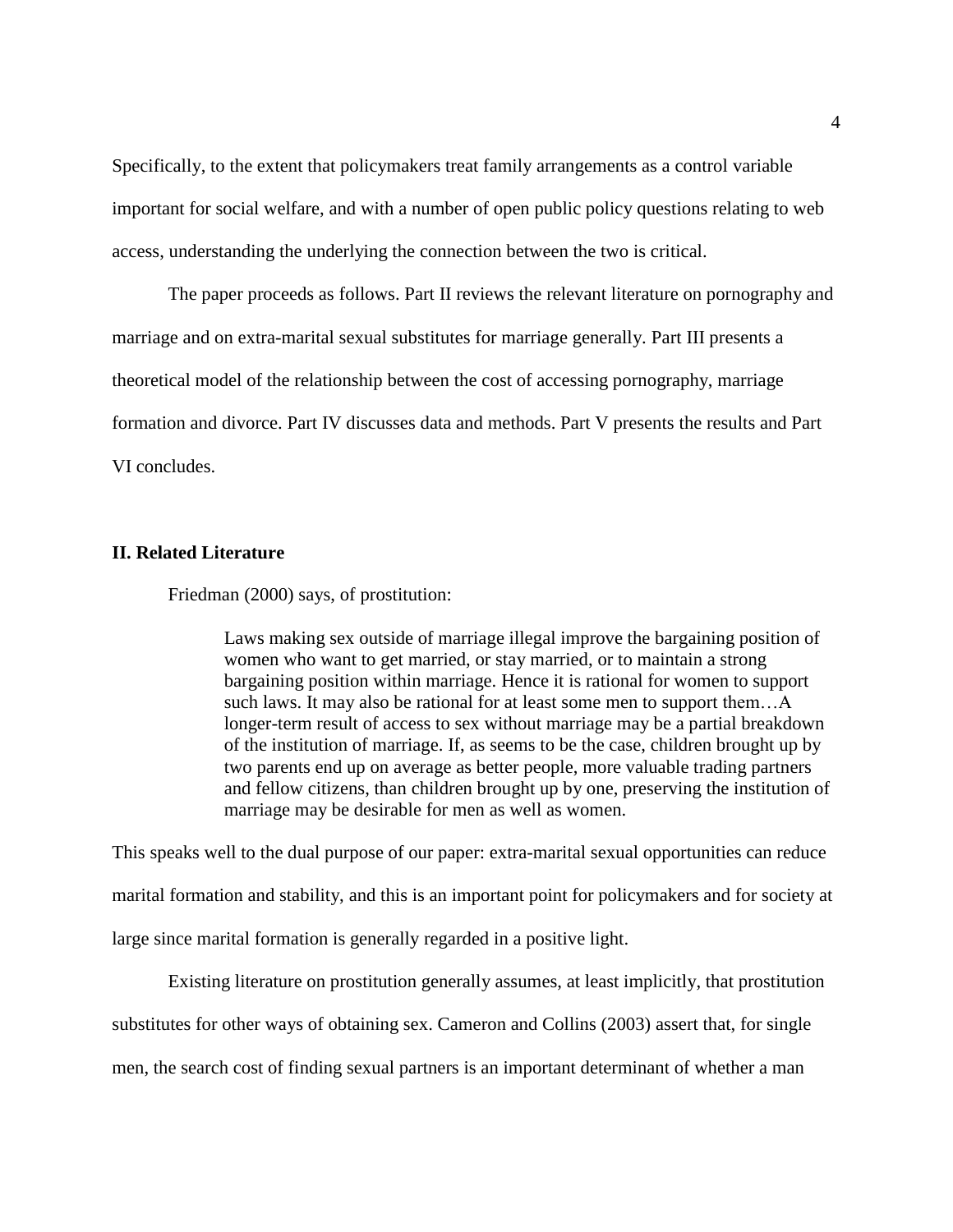chooses a relationship or paid sex. Pitts et al. (2004) report that 36.4% of men who paid for sex did so because "paying for sex is less trouble". Along similar lines, Thorbek and Pattanaik (2002) find that many men who engage in sex tourism do so, by their own admission, because they do not want to invest in a stable relationship. Della Giusta et al. (2009A) find that demand for paid sex comes from two different groups: "regulars", whose demand for paid sex fits the profile described above, but also "experimenters", for whom paid sex is actually complementary to stable relationships by giving these men more diverse sexual opportunities. VanLandingham et al. (1993) find that a very large proportion of young Thai males solicit prostitutes, many because they lack a stable relationship; they also find long-term consequences for later behavior within marriage. In Della Giusta et al. (2009B), a theoretical analysis, the stigma effect associated with prostitution falls as its frequency rises. We should note here that, looking at the other side of the market, prostitutes are generally stigmatized. In fact, Edlund and Korn (2002) attribute high wages paid to prostitutes to the corresponding loss in marriage market opportunities.

A higher perceived cost among men of obtaining sex within a relationship appears to be associated with increased use of prostitutes. On the other side of this marginal cost / marginal benefit calculation, a decline in the cost of paid sex can also increase use of prostitutes. Cunningham and Kendall (2009) argue that the availability of online solicitation has resulted in a net increase in prostitution, not just a displacement of street prostitutes.

By contrast, there is relatively little research on the relationship between marriage and pornography. D'Orlando (2011) presents a theoretical model of pornography consumption in an attempt to explain the well-acknowledged habituation phenomenon associated with sexually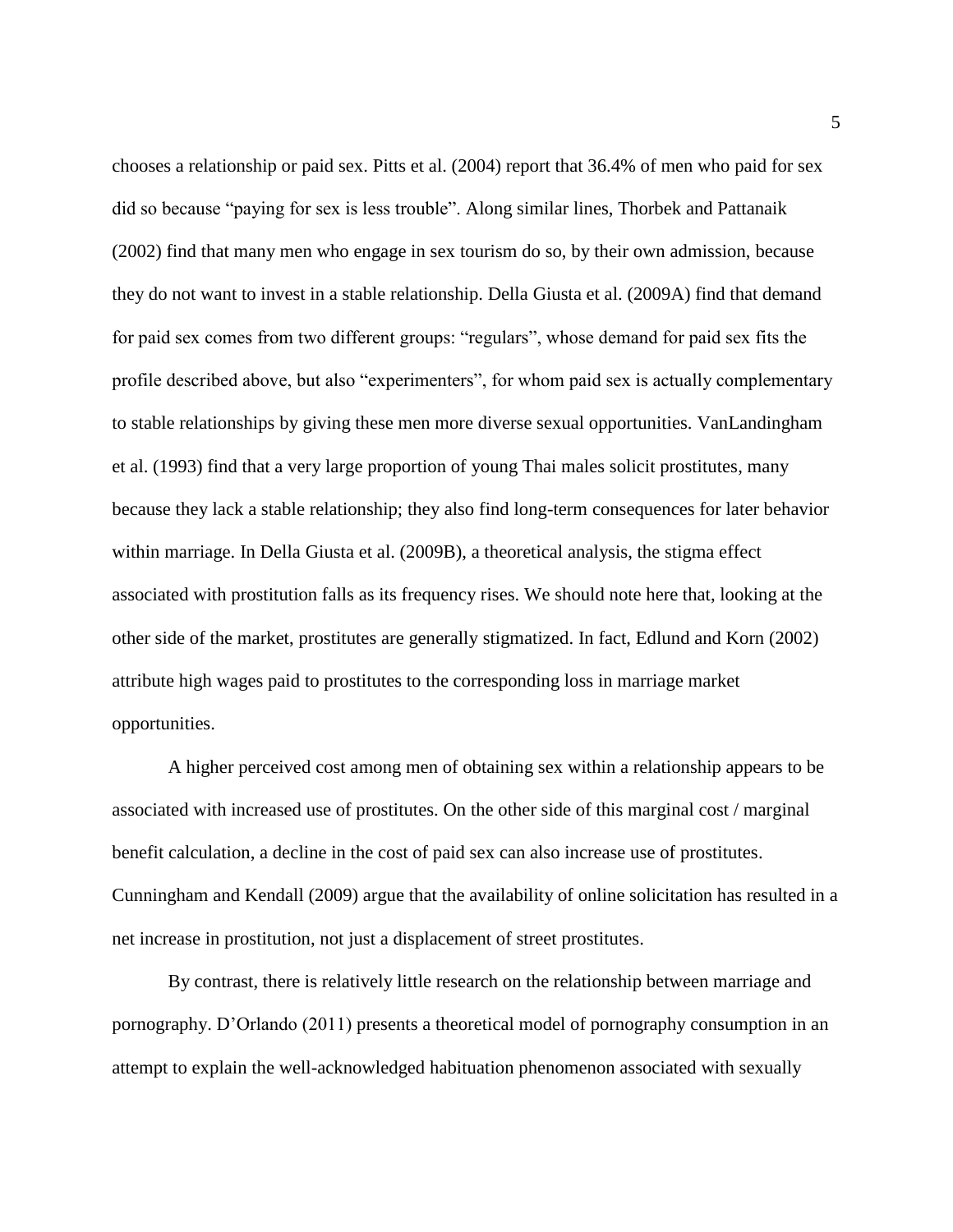explicit material. Pornography users continually escalate to "harder" material in order to maintain their baseline level of happiness. This is relevant to our work since it suggests that the effects of easier access to pornography are cumulative over time: the long-run effect on marriage is likely to be stronger than what we find in this paper.

Most existing research on pornography is generally qualitative and case-based. Nevertheless, our work is well-motivated by these studies, which aim to understand the characteristics of pornography users and its consequences on their behavior. Lo and Wei (2005) and Lam and Chan (2007) find that pornography usage is associated with a negative attitude towards women and with premarital sexual permissiveness generally, both of which suggest a negative association with marriage formation. Doring (2009) provides a comprehensive review and cautions that studies such as the two aforementioned cannot be interpreted in a causal way: individuals with such proclivities may be more likely to turn to pornography in the first place. Stack et al. (2004) is notable because the authors also use data from the General Social Survey to study the characteristics of pornography users.<sup>3</sup> Using simple logistic regression, they find that pornography users are less likely to attend church, more likely to involve themselves in other deviant sexual behavior such as adultery and prostitution, and less likely to be involved in selfdescribed happy marriages. By contrast, Kendall (2007) uses state-level variation in availability of the Internet in its formative years to argue that accessibility of pornography via the Internet is associated with a decline in the incidence of rape.<sup>4</sup>

There is some work on the impact of pornography on existing marriages. Doran and Price (2014) show that adults who watch X-rated films are more likely to be unhappy in their

<sup>&</sup>lt;sup>3</sup> This paper uses only the 2000 wave.

<sup>4</sup> The effect is particularly strong for teenagers, who cannot easily access non web-based pornography.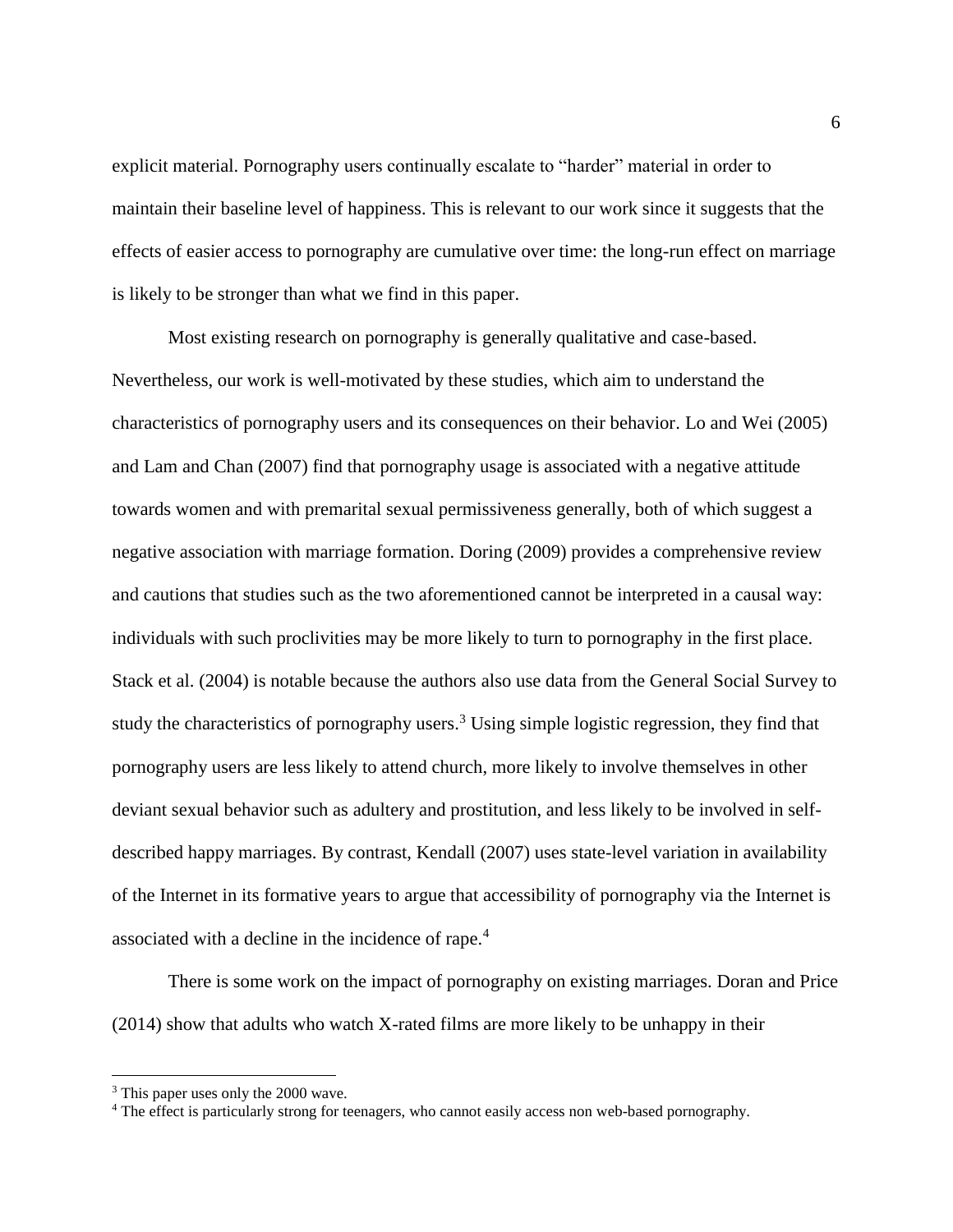marriages, more likely to have extra-marital affairs and more likely to divorce. Manning (2006) and Zitzman and Butler (2009) also argue that pornography consumption can reduce the happiness and stabilitiy associated with existing marriages. Manning, in particular, points to a number of factors that link pornography with marital instability, such as decreased sexual satisfaction and intimacy within marriage along with a perception by wives that pornography consumption constitutes a form of infidelity. These papers do not deal with marital formation specifically, although reducing the utility associated with marriage can impact marital formation for an agent who is forward rational when he is choosing whether to marry.

#### **III. Model**

In a simple one-period model where pornography consumption substitutes for marital sex, the effect of making pornography easier to access is straightforward. Cheaper pornography expands the budget set in the single state and so, if a man can choose whether to get married at the beginning of the period, higher utility from marriage is required in order for the man to marry. Thus, cheaper pornography is unequivocally associated with lower marriage rates.

In a more complete model, the effects are less straightforward. Consider a two-period model for a man who is single at the beginning of the first period that proceeds as follows. At the beginning of the first period, the man has an opportunity to marry. Utility in the single state is given by  $U^{S}(x, z)$ , where x represents extra-marital sexual activities like pornography and z represents other consumption. Utility in the married state is  $U^M(x, z) + \theta$ , where  $\theta$  is maritalspecific utility. There is variance across potential wives in the level of  $\theta$  produced for the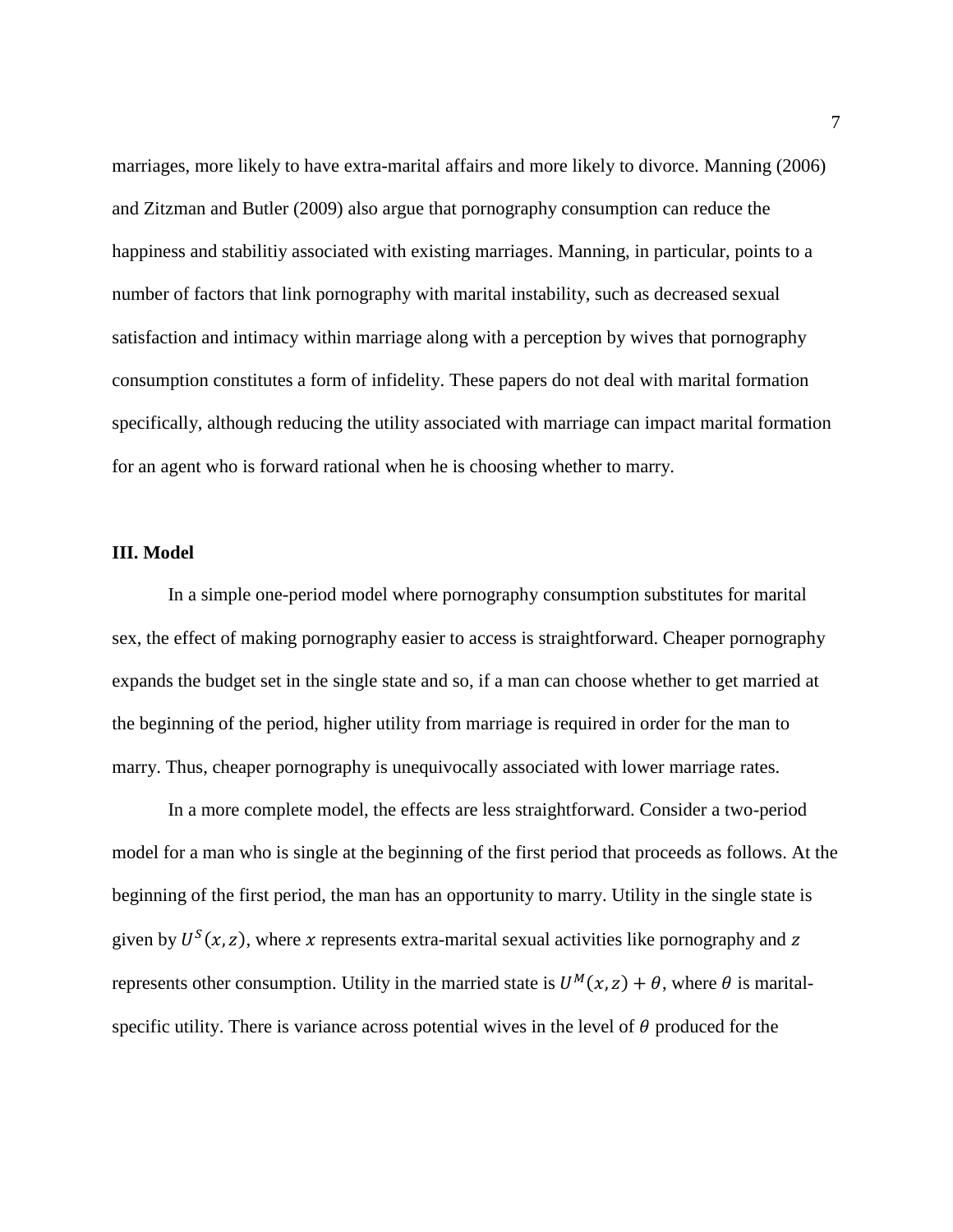husband. At the beginning of the second period, there is probability  $\mu$  that first-period marriages will terminate in divorce.

The cost of extra-marital sexual activities is  $p$  and the price of other consumption is normalized to 1. One can think about the cost of extra-marital sexual activity as incorporating both pecuniary and non-pecuinary costs. For example, the cost of purchasing a pornographic magazine from a brick-and-mortar shop may involve stigma as well as a monetary cost, and the availability of Internet-based pornography can reduce both.

For the budget sets, income in the first period is  $m_1$  and income in the second period is  $m_2$ . A single man claims all of this income. A married man in period t claims income of  $\alpha m_t$  for himself. We normally think of  $\alpha < 1$ , although  $\alpha > 1$  is possible if there are strong economies of scale from multi-person households.<sup>5</sup> A married man who divorces at the beginning of the second period pays a separation cost of  $c$ .

Appendix 1 outlines the solution to these constrained optimization problems and gives the associated indirect utilities. Figure 1 gives a graphical representation of the decision tree and the associated payoffs (in utils) each period, for a man in each state.

#### <<INSERT FIGURE 1 HERE>>

 $\overline{a}$ 

The man chooses at the beginning of period 1 whether to marry. For decisions made at the beginning of period 1, future payoffs are discounted at rate  $\beta$ . Assuming forward-rational

<sup>&</sup>lt;sup>5</sup> The determination of the bargaining share  $\alpha$  is an ongoing research area. In the extreme case, a higher-quality wife might not add any utility for the husband if she can claim all the surplus brought to the marriage by her own quality. Otherwise, when the surplus is split, there is a net increase in male utility associated with a higher-quality wife.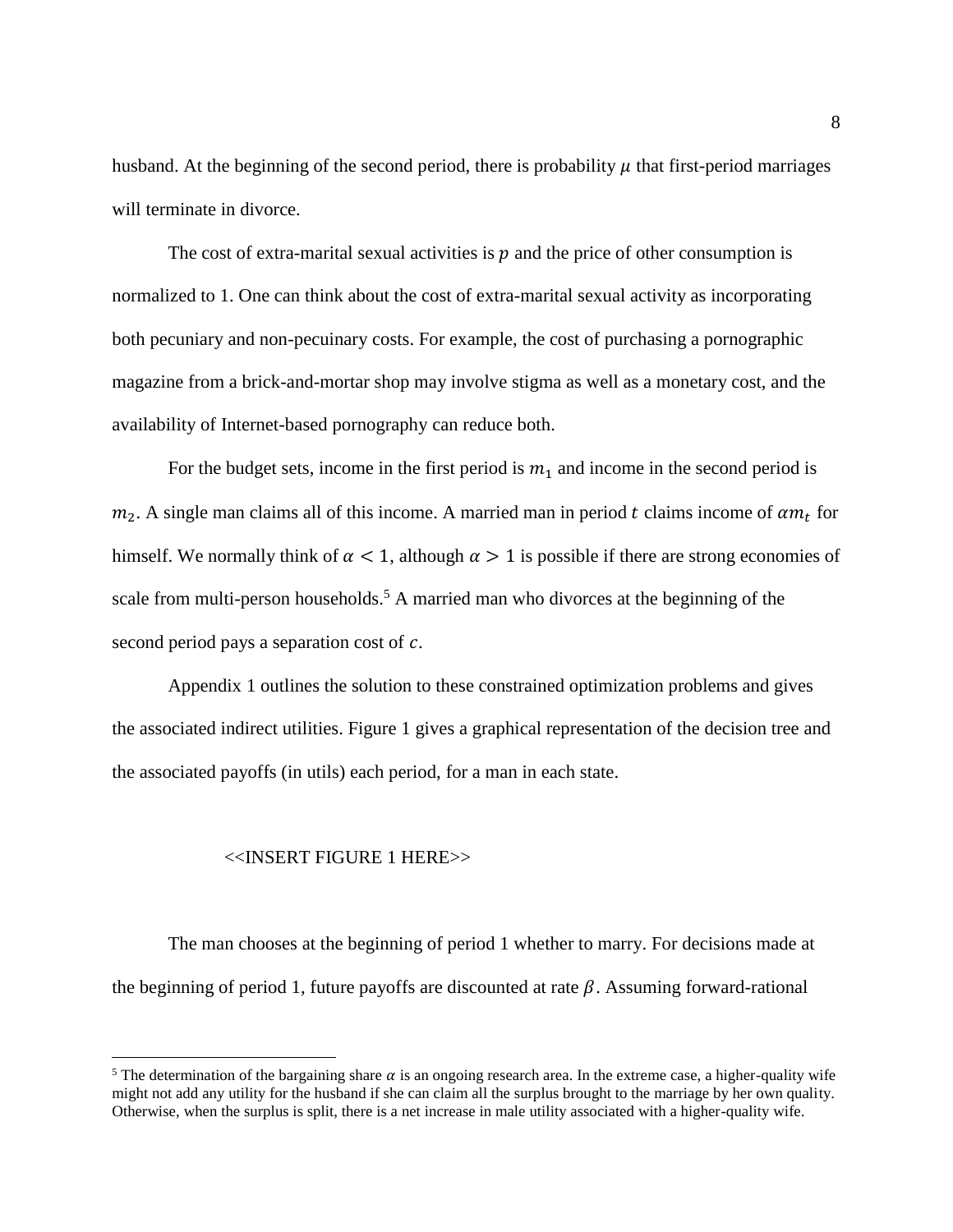expectations, he marries whenever  $\theta$  is sufficiently large that his expected utility associated with marriage is greater than the utility associated with remaining single. Note that the former is stochastic because a man who chooses to marry is unsure whether divorce will occur between period 1 and period 2. The mathematical appendix solves for the reservation spousal quality  $\theta^*$ for a man to marry in the first period rather than remain single. Any change that raises  $\theta^*$ reduces the marriage rate since it reduces the probability that a man will encounter a spouse who attains at least this level of quality.

An important point about this model is that we have allowed utility in both the single and married states to depend on extra-marital sexual activities  $x$ , like pornography. The marginal utilities associated with these activities may be different for single and married men, but pornography and marriage frequently coexist. With respect to the closely related case of prostitution, Friedman (2000) suggests that it may even be *complementary* to marital stability in some cases by giving sexually dissatisfied men an opportunity to pursue outside sexual opportunities. Empirically, Della Guista et al. (2009A) find that both categories of prostitution clients exist – men who use it as a substitute and as a complement with marriage.

We now proceed to discuss comparative statics for the impact of changes in the problem's parameters on marriage rates. We derive these results explicitly in appendix 1. Increases in the man's bargaining share  $\alpha$  increase the marriage rate, while increases in the separation cost  $c$  reduce the marriage rate. The effect of income changes is ambiguous. Higher income contributes utility both in the single and in the married state. When  $\alpha < 1$ , a married man claims less of an income increase than a single man does. However, total income available to the

9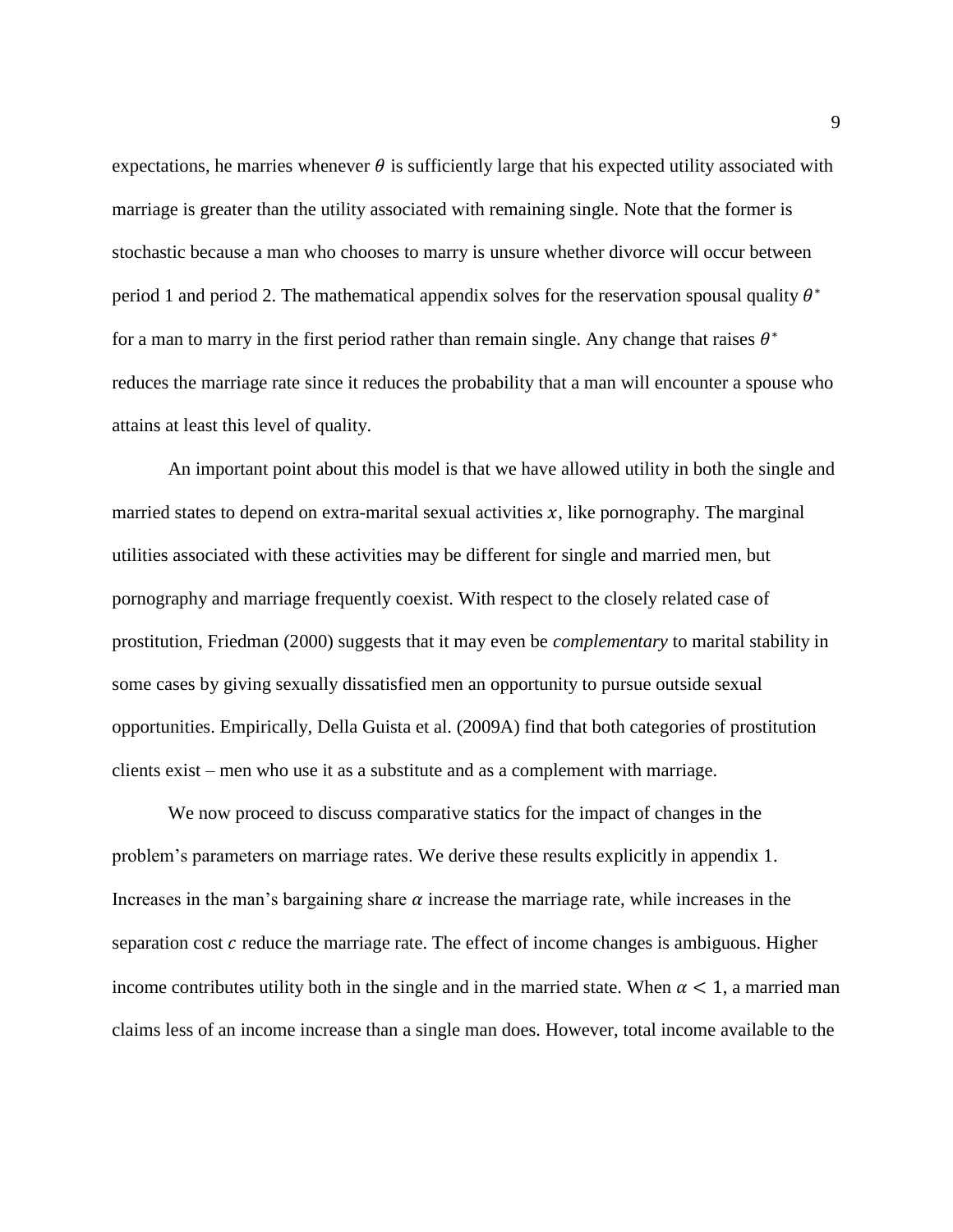man is lower in this case, so whatever share of marginal income does accrue to the husband has higher marginal value.<sup>6</sup>

The key comparative static for our analysis is the impact on marriage rates of the cost  $p$ of extra-marital sexual activities, inasmuch as the Internet has substantially decreased the cost associated with accessing pornography. This comparative static is ambiguous. Starting with the special case where extra-marital sexual activities are used only by single men, the comparative static is ambiguous even here. The reason is that cheaper pornography increases indirect utility not only for single men but also for divorcees. Further, divorcees' incomes are lowered by  $c$ , so the relaxation of the budget set from a reduction in  $p$  has a higher marginal impact for them. Informally, cheaper pornography makes it easier to stay single, but it also makes it easier to get divorced. Thus, if divorce is likely, cheaper pornography could actually spur increases in the marriage rate by increasing the payoff in the event of a divorce. In the full model, there is an additional source of ambiguity. When we generalize to the possibility that pornography can coexist with marriage, then reductions in  $p$  contribute explicitly to indirect utility both in the single state and in the married state. For which state the change has a greater marginal impact depends upon the marginal utilities and on the magnitude of differences in the man's disposable income in each state. In summary, the possibility of divorce and the potential for complementarities within marriage call into question our intuitive guess that making extramarital sexual opportunities easier to access necessarily reduces the marriage rate.

<sup>6</sup> There is an extensive literature on this point. Higher-income men do have higher marriage rates overall and are able to marry higher-quality spouses (Chiappori et al. 2012), but they might be delayed as more desirable men can afford to wait for better matches to materialize. See Weiss et al. (2009) for a detailed discussion of decision problems of this variety.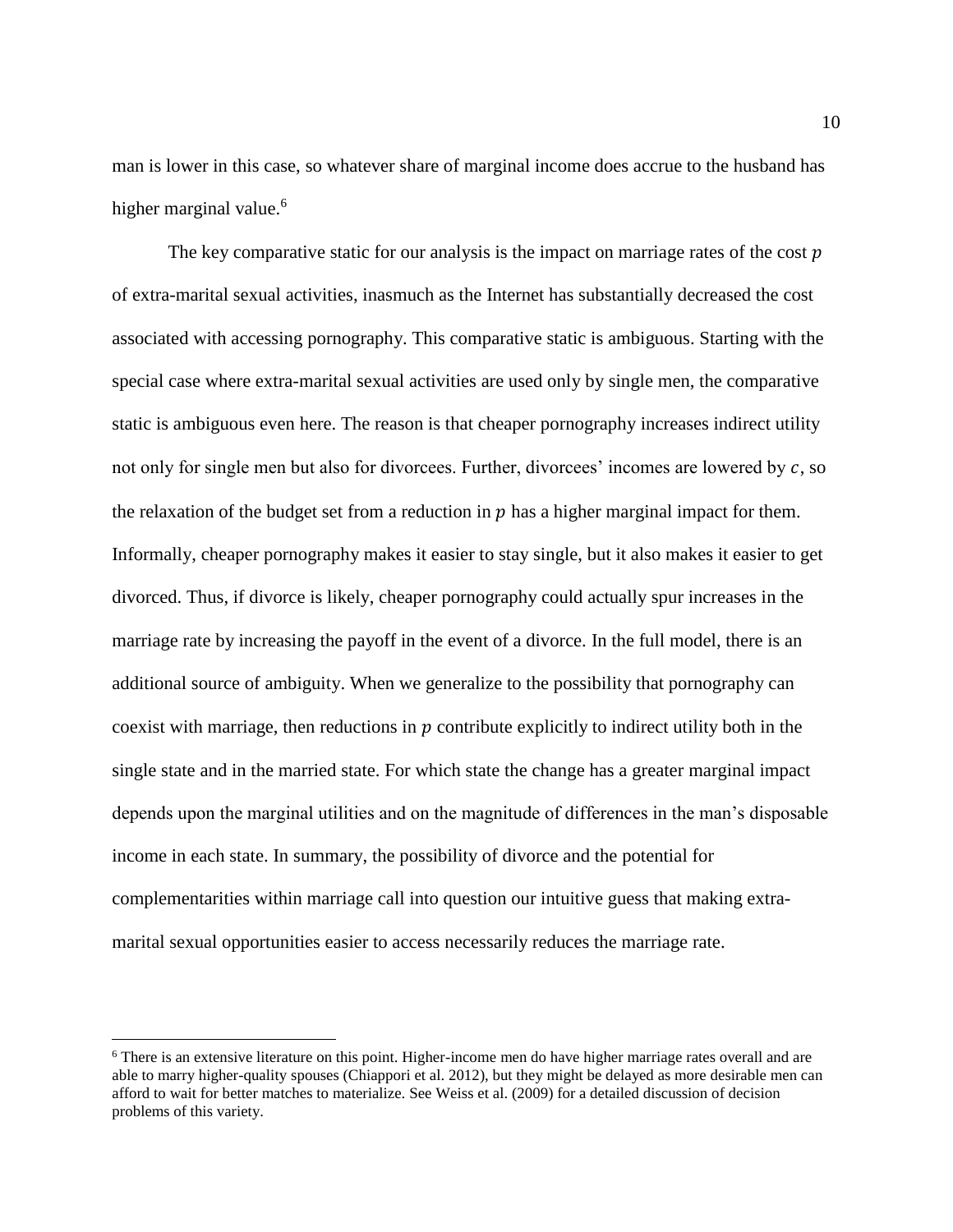Our solution to the model treats divorce probability  $\mu$  as exogenous. This is not unreasonable given our context. Women initiate almost 70% of divorces in the United States (Brinig and Allen 2000), and even a male-initiated divorce for a forward-rational agent presumably comes from some stochastic shock that was unforeseen at the time of marriage. However, for our problem, we might think about the probability of divorce  $\mu$  itself being a function of the level of extra-marital sexual gratification  $x$  chosen by a married man. For example, Manning (2006) claims that many women view pornography consumption as a form of cheating, which could itself increase the probability of divorce. We argue in appendix 1 that the effect of marginal changes in  $p$  is not impacted by this dependence as long as the optimal choice of x depends "smoothly" on  $p$ . But for large, discrete changes in  $p$ , this dependence can create an additional dimension. Making pornography cheaper to access (weakly) increases a married man's choice of  $x$ , by revealed preference arguments, and thus increases the likelihood of divorce if pornography consumption is displeasing to the wife. Because divorce is costly, this in turn makes it less likely that a forward-rational man marries at all. Of course, Friedman (2000) suggests that the direction of the dependence of  $\mu$  on  $\chi$  is not straightforward. Making extramarital sexual opportunities easier to access may actually *stabilize* marriages by providing a backstop against unfulfilling marital sex.

### **IV. Data and Methods**

The data are from the 2000, 2002 and 2004 iterations of the General Social Survey (GSS). The GSS is a nationally representative survey of US residents. Detailed statistics on Internet usage were collected only for these years. Our sample consists of all men between the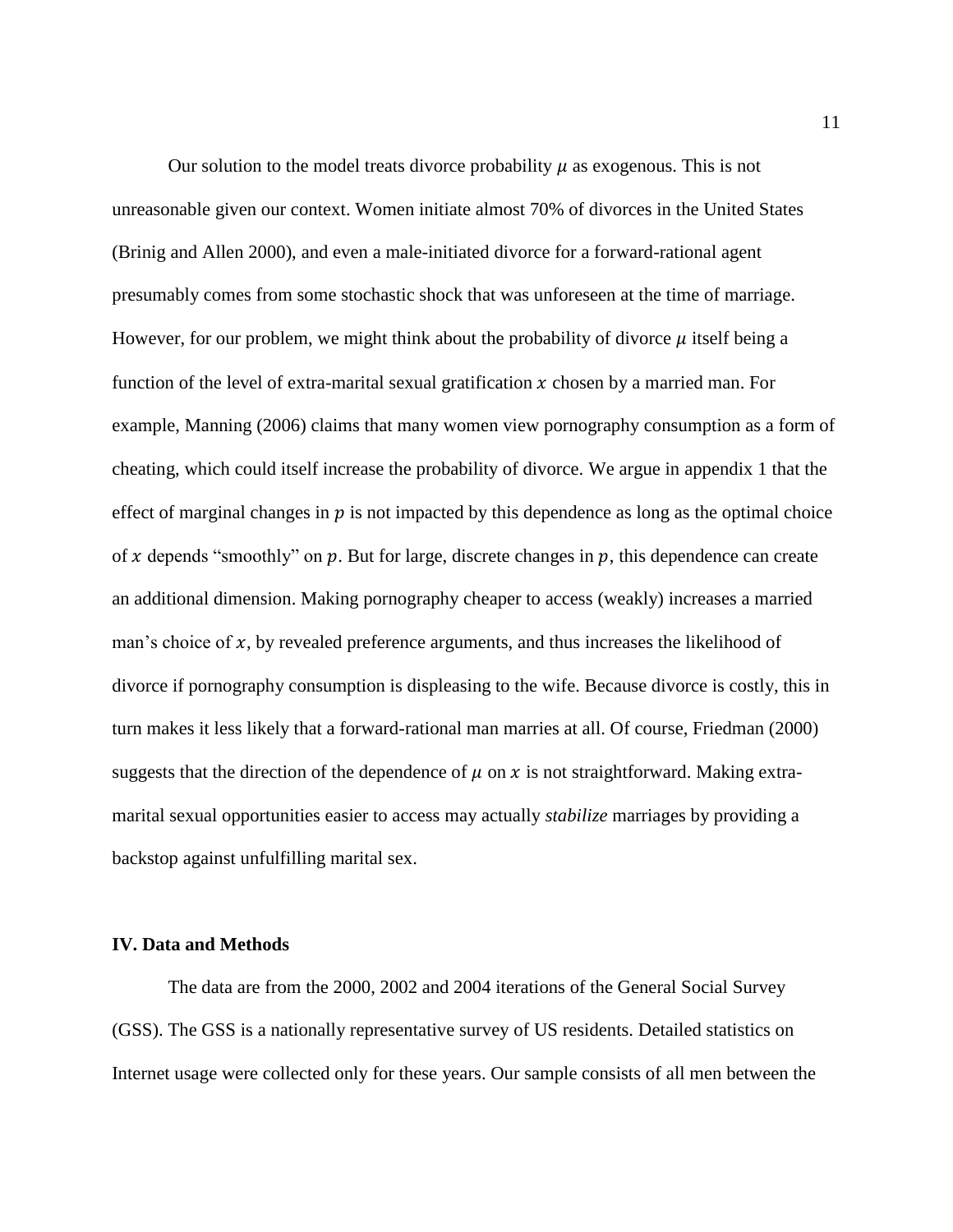ages of 18 and 35, giving us a total of 1512 observations. Examining both men and women is problematic since it is generally understood that men and women face different incentives when making marital decisions. Furthermore, we focus on *young* men. This is not only because of the very steep age gradient in Internet usage, especially in the early years of the Internet, but also because this is the age range where men normally make a decision about marriage formation. Even in 2010, fewer than a quarter of men in the 35-39 age cohort had never been married (NCHS).

Our dependent variable of interest is a dummy with unit value for married respondents. The marriage variable is set equal to 0 for anyone who is not married at the time of the survey, whether because he has never been married or because he is divorced. We do not distinguish between divorcees and single men because it is increasingly difficult to make any meaningful distinction between unsuccessful marriages and cohabitation that fails to lead to marriage. Either one can be interpreted as a kind of trial period.<sup>7</sup> Because the data are repeated cross-section rather than panel, we cannot say anything about whether the marriages our respondents have entered will continue to be stable.<sup>8</sup> Nevertheless, the *formation* of a marriage is a necessary condition for the existence of a stable, lasting marriage. Thus, our object of interest is whether the instantaneous state is married or unmarried. While it may be the case that pornography can disrupt marriage, our research question relates to the formation of a marriage. 41% of our sample were married at the time of the survey.

<sup>&</sup>lt;sup>7</sup> The US Census Bureau reports that 9.1% of households from the 2000 census involved couples living together unmarried but in a "close personal relationship".

<sup>&</sup>lt;sup>8</sup> It would be good to have panel data to explore the stability of marriages over time, but owing to the limits of our dataset the best we can do is to observe instantaneously whether the respondent is married. Doran and Price (2014) claim that pornography usage does destabilize existing marriages.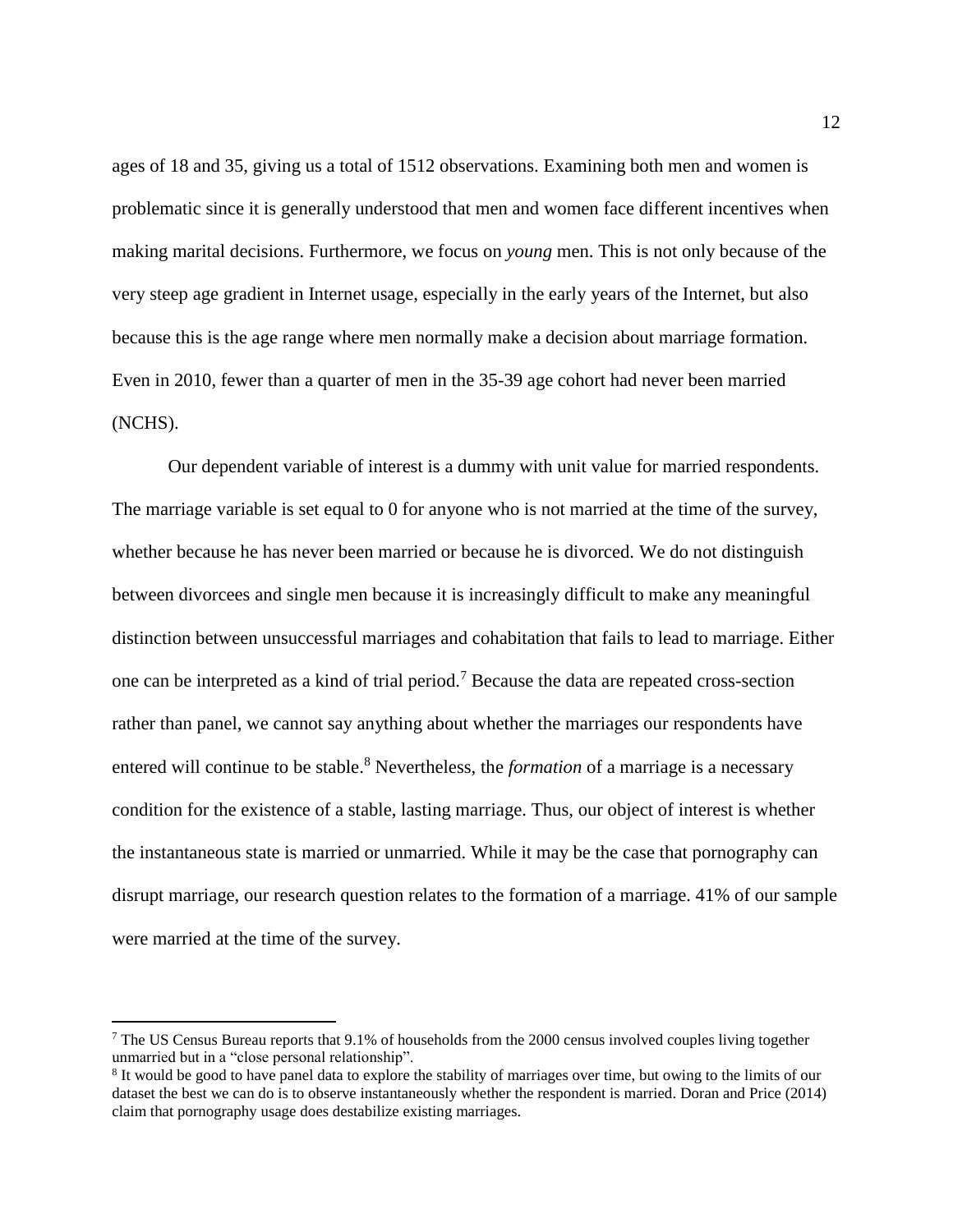Our two key independent variables of interest are the number of hours spent on the Internet each week and a dummy with unit value if the respondent self-reports having used the Internet to view pornography in the previous 30 days. We examine both measures for a few reasons. First, Internet use may be more accurately self-reported than pornography use. Previous literature suggests that a nontrivial portion of Internet use may be for pornography, even if the respondents are not willing to self-report. Second, the number of hours spent on the Internet gives us a continuous measure of intensity of usage, the mean being 5.44 hours per week.<sup>9</sup> Finally, Internet usage might substitute for marriage in ways not related to pornography, like friendship or occupying time generally.

The other control variables are standard for models of marriage formation and dissolution. Age is obviously an important determinant of whether a man is married; the mean age in our sample is 27.4. For our income measure, we follow convention in using these data and take the midpoint of the reported category. The categories are quite narrow, especially for low incomes. We used \$150,000 for the top category; fewer than 1% of the sample are top-coded. College is a dummy set equal to 1 if the respondent holds a bachelor's degree or higher. Full Time is a dummy set equal to 1 if the respondent is employed full time. We also control for intensity of religious practice with the variable Attend, which is an increasing scale of attendance at religious services. Practice variables are more reliable than self-reported opinions in the social sciences since a person's choices are the best indicator of his preferences. Finally, in an attempt to control for personal characteristics that might incline a person more towards flexibility versus

<sup>&</sup>lt;sup>9</sup> The variable on pornography usage does ask about the number of times it was used during the last 30 days (in 3 levels of usage categories), but frequency of use is presumably reported even less truthfully. In any case, we ran the regressions in the paper using an index of intensity of pornography usage rather than a dummy and the results were not much different.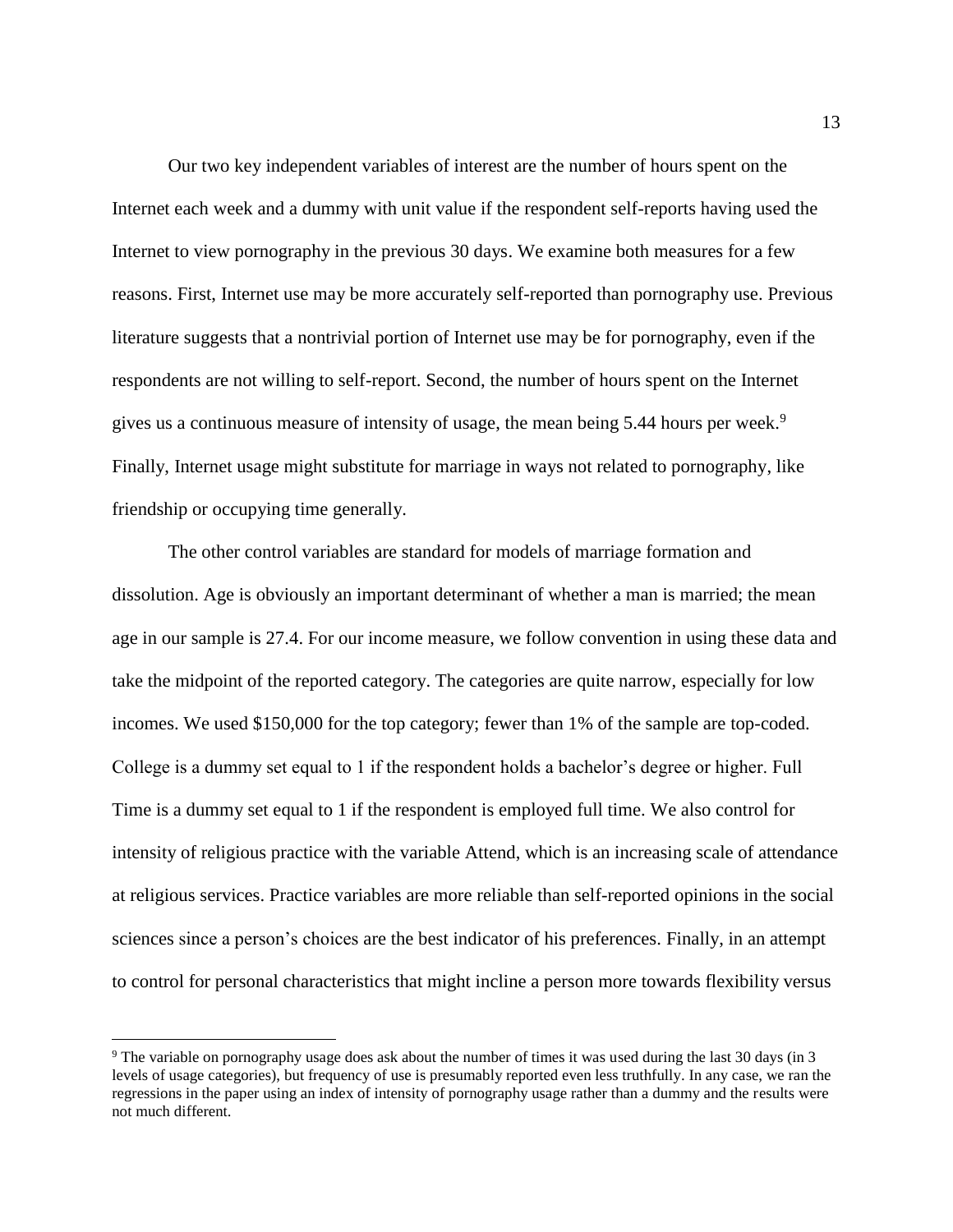commitment in his decision-making, we include dummies measuring whether the respondent has moved to a different city within the same state or to a different state, relative to his location at age  $16<sup>10</sup>$  About half of the respondents lived in the same place, with approximately one quarter each having moved to a different city within the same state and to a different state. People who are more mobile with respect to locational choices may also be more inclined to maintain flexibility in personal relationships.

We also look at other specific uses of the Internet besides pornography; the GSS asked about these uses in a series of 21 questions with the same structure as the pornography question. For example, 20% of respondents reported looking at news websites and 4% reported looking at religion websites. Summary statistics are reported in Table 1.

#### <<INSERT TABLE 1 HERE>>

The equation of interest throughout is:

 $\overline{a}$ 

$$
Pr(MAR = 1) = \Phi(\beta_0 + \beta_1 \cdot Internet + \beta_2 \cdot X_{demo} + u)
$$

Here, *Internet* is either hours spent on the Internet or a dummy for whether the respondent uses the Internet to look at pornography.  $X_{demo}$  is a vector of the demographic characteristics indicated above. 11

There is a potential for endogeneity in the equation of interest. One problem is simple reverse causation – married people presumably have fewer opportunities to look at pornography

<sup>&</sup>lt;sup>10</sup> A variable that measured frequency of job changes is another option, but this is not available in the GSS.

<sup>&</sup>lt;sup>11</sup> We also tried including a vector of time dummies  $\delta_t$ . But our sample covers only 5 years, and the results were almost the same.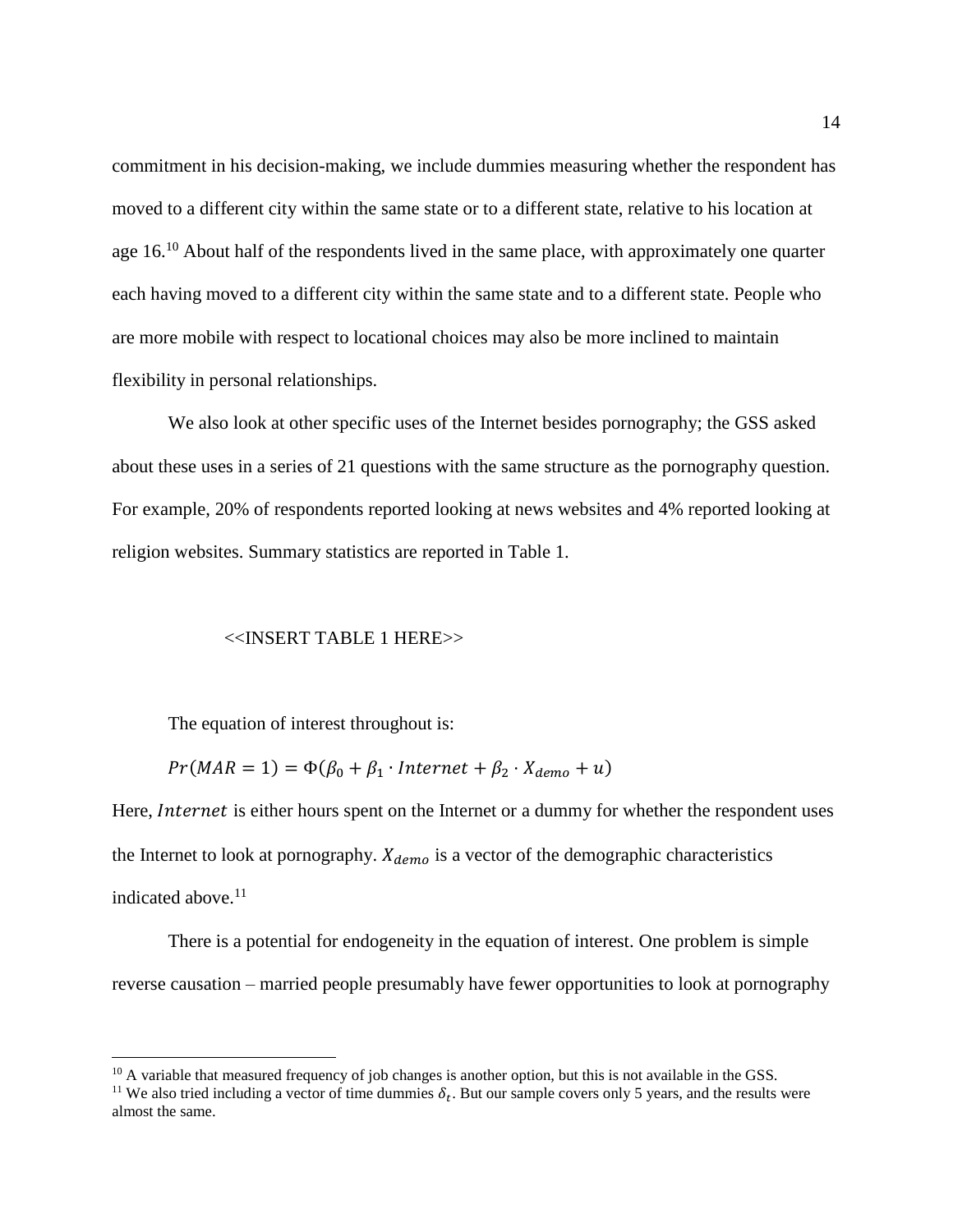than single people do. Furthermore, marriage formation could be jointly determined together with Internet and pornography usage. Poor in-person social skills simultaneously drive Internet usage up and marriage probability down. Ease of divorce is another source of potential endogeneity. If divorce is low-cost, then the ability to get divorced easily could itself impact pornography usage, which in turn impacts the incentive to marry in the first place.<sup>12</sup>

In principle, we could address the endogeneity issues in the equation of interest with the use of instrumental variables. An ideal instrument would be exogenous characteristics of the area in which a respondent lives that impact Internet usage. Examples might be the weather or the cost of Internet access. Unfortunately, neither is available in the present dataset because the GSS codes responses only by four broad region designations, and has no locational information that is more specific.

We located two variables that we employ as instruments. While not fully free from endogeneity issues of their own, they potentially serve as a robustness check on the OLS and probit results. For hours of Internet usage as a determinant of marital status, we use the father's level of education as our instrument. For pornography viewing as a determinant of marital status, we use urbanization level as our instrument.<sup>13</sup> Instrumental variables must satisfy both relevance and excludability conditions, and we now discuss the plausibility of our instruments with respect to these conditions.

First, instrumental variables must be relevant to the endogenous variables being instrumented. For hours of Internet usage, children of educated parents have access to more

 $12$  No-fault divorce laws are a potential source of heterogeneity across states. Unfortunately, GSS responses are not coded by state, so the data do not allow us to control for this.

<sup>&</sup>lt;sup>13</sup> This is coded in the GSS as an index on a 1-10 declining scale of urbanization.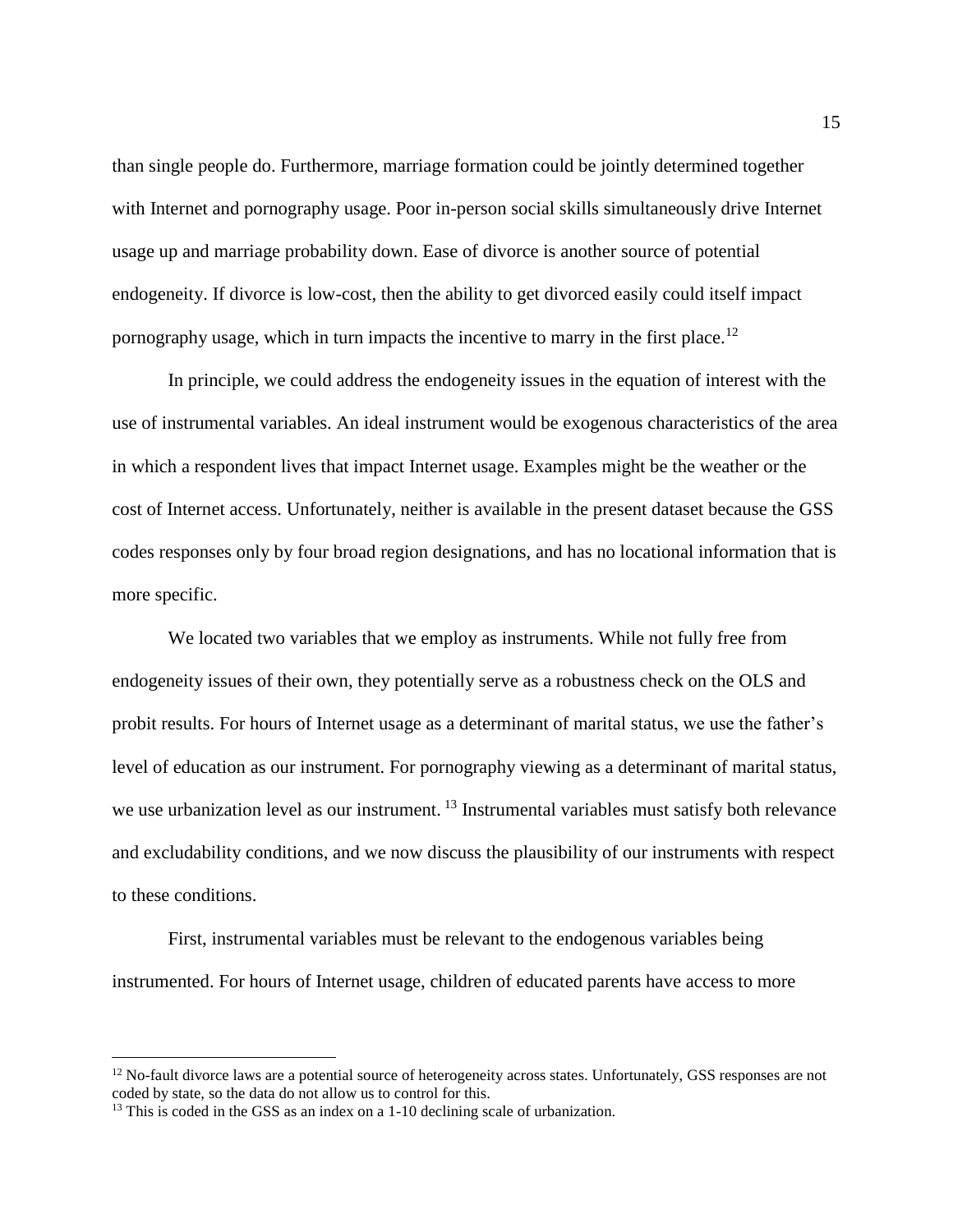technology and see parents who are curious about learning, and thus are more likely to use the Internet later on in life. The father's education level is a common instrument in the literature for his child's educational attainment, $14$  and our rationale for its use is along similar lines. For pornography viewing, different urbanization levels of the areas in which respondents live result in differences in the availability, speed and cost of Internet access. This obviously affects the cost of viewing pornography, which is bandwidth intensive. US Census Bureau reports show systematic differences in Internet access across urban and rural areas, especially during the formative years of the Internet. The relevance condition for instrumental variables is testable, and both instruments are reasonably strong. For hours of Internet usage, the first-stage OLS regression gives  $F = 12.84$  and for pornography usage, the first-stage OLS regression gives  $F =$ 12.11. The standard diagnostic for weak instruments is  $F < 10$  in the first-stage regression, so both F-statistics are in the range for valid instrumental variables estimation. The full first-stage OLS regression results are given in appendix 2.<sup>15</sup> The signs of the coefficients on the instruments are as expected. Increases in the father's education level are associated with more Internet use and living in a more rural area is associated with a lower frequency of pornography consumption.

The second condition is that instrumental variables must represent *exogenous* sources of variation for the variable being instrumented. Specifically for our case, this means that the instrumental variables should not be a direct causal factor for marriage (only via the endogenous variable) and also that they should be uncorrelated with the residual error in the equation of

<sup>&</sup>lt;sup>14</sup> Well-cited examples are Trostel et al. (2002) and Solon (1992). The mother's level of education is another possibility, but it is substantially weaker.

 $^{15}$  The F statistic from the first-stage regression is a standard diagnostic for two-stage least squares. But the firststage OLS results should be viewed as descriptive only for the other estimation methods used in the paper; their asymptotic properties as a diagnostic for estimation methods other than two-stage least squares are not established in the literature. This caveat is particularly true for pornography usage, which is binary.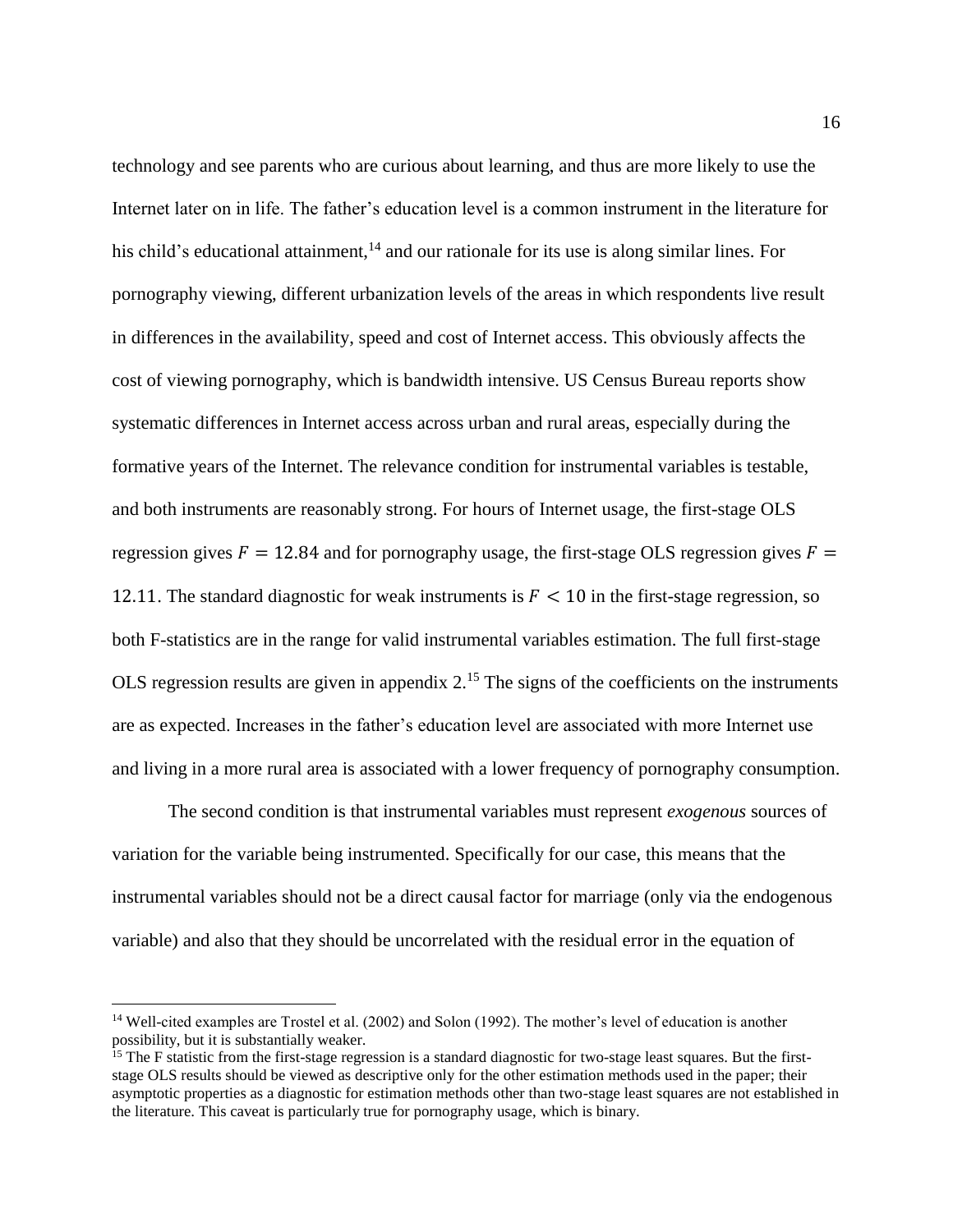interest. In other words, the instrument should not be correlated with unexplained factors important for the decision to marry but that are not controlled for in our specification. Excludability is not testable *per se*. It may be the case that a father's education level is itself a source of heterogeneity in marital propensity (e.g. genetics and parenting variations) and that these variations are correlated with unexplained factors in the decision to marry. But to the extent that it is not self-selected by the respondent, using it as an instrument can serve as a robustness check for the impact of hours of web usage on marital status, for which there is an even stronger endogeneity problem. Hours of web usage are actually self-selected by the respondent. In the case of the urbanization level, again this may be endogenous to marital formation because of self-selected migration related to social networking and job sorting. On the other hand, the location of many young people is exogenously determined by their parents. To the extent that urbanization provides some exogenous source of variation in web access and pornography usage, it is interesting to employ it as an instrument in supplement to the OLS and probit results. All in all, while our instruments are relevant, the argument for the excludability condition is weaker. Nevertheless, better instruments are not available in the dataset, and we use these instrumental variable to explore the robustness of our results to alternative specifications.

For instrumental variables estimation in the case where the dependent variable is binary, Greene (2008) suggests a hybrid instrumental variables / probit estimator where OLS is used for the first stage regression, and these estimates are inserted into a second-stage probit. The case of a binary dependent variable *and* a binary endogenous regressor is more problematic, and there is a substantial literature on this matter. Greene asserts that the IV/probit model is unreliable in this case because maximum likelihood estimation of the system uses a normal distribution for the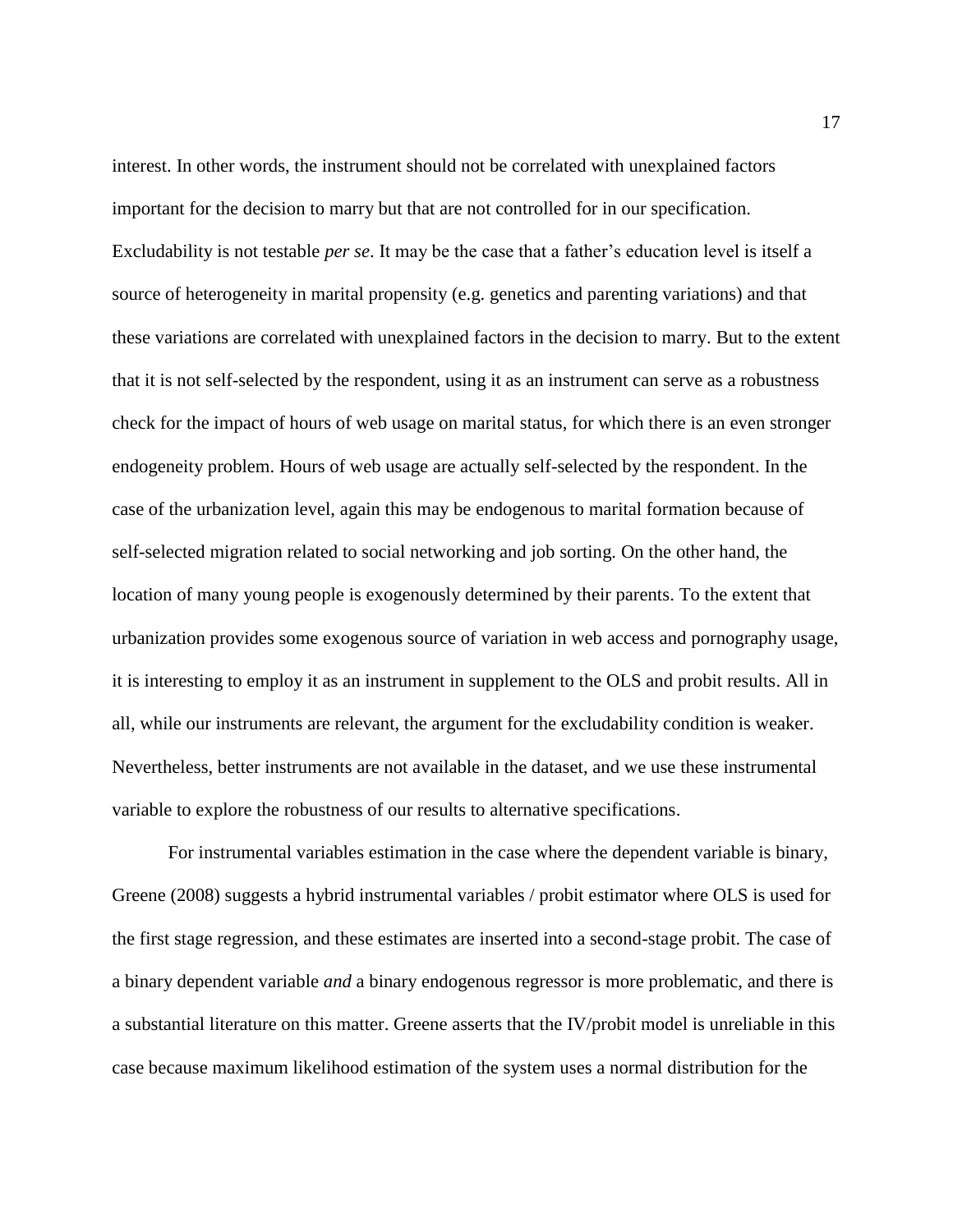errors, which is poorly motivated in the case of a dummy endogenous regressor. An alternative is the bivariate probit model, which uses full-information maximum likelihood to simultaneously estimate a system with a probit for both stages. However, Angrist (2001) argues that for the purpose of identifying the *existence* of a causal effect, simple linear models are preferable even in the case of dummy dependent variables, basically because linear models are more robust and because the mis-specification is more severe at extreme values than at moderate values.

### **V. Results and Discussion**

Results for the regression of marital status on hours of Internet usage are given in Table 2. Results for the regression of marital status on pornography viewing are given in Table 3. In both cases, we show both probit and OLS estimates, following Angirst (2001) that linear models are more robust even if mis-specified. We have also included estimates that employ the instruments described in the previous section, including all three estimation techniques proposed for the case of the dummy endogenous variable. Robust standard errors are given. In addition, marginal effects for the independent variable of interest are given in brackets. These show the impact of a 1-unit increase in the relevant independent variable on the probability that an individual is married, with these marginal effects evaluated at the mean values of all independent variables.

# <<INSERT TABLE 2 HERE>> <<INSERT TABLE 3 HERE>>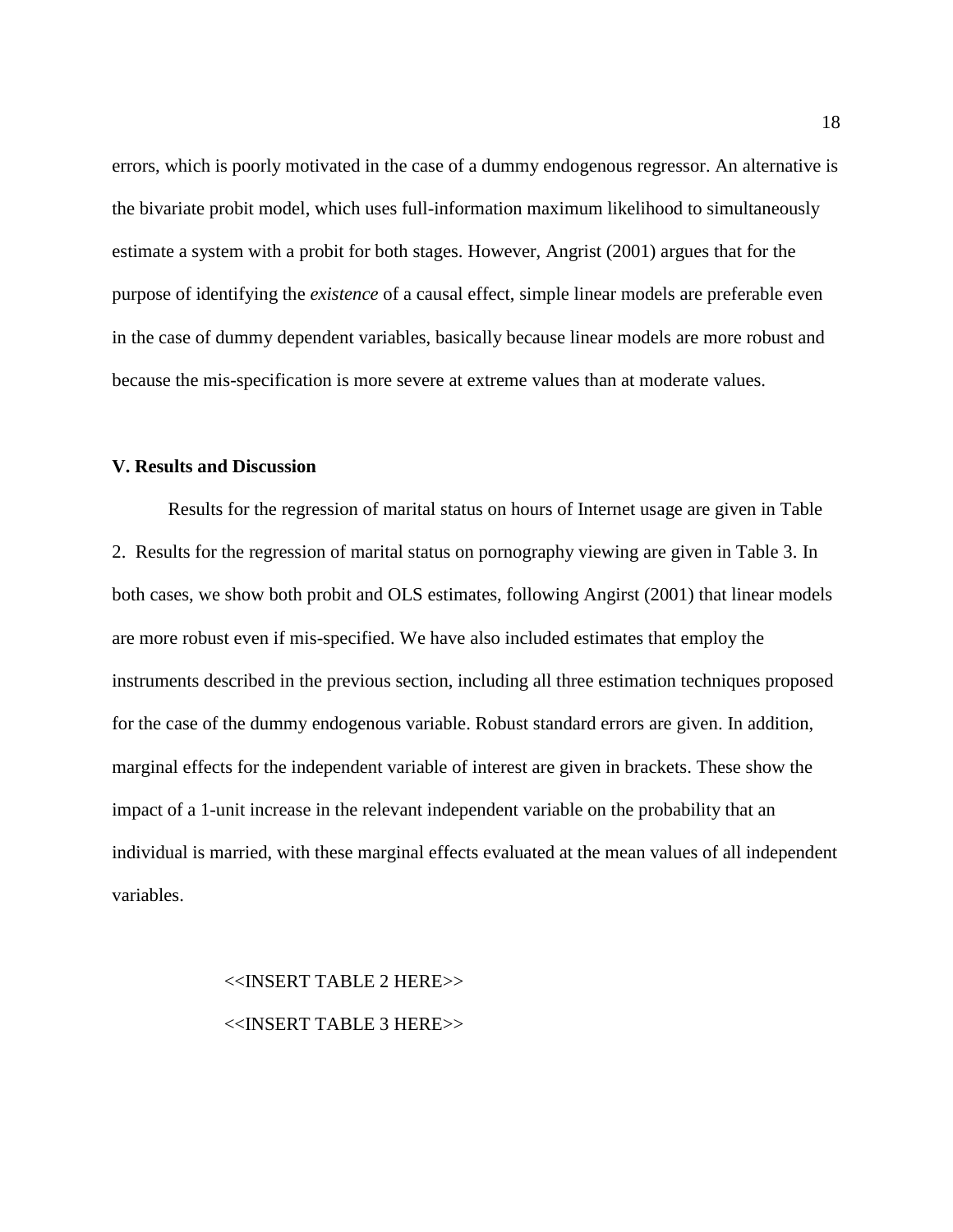For Internet usage generally, all models show a negative and statistically significant association between hours of web usage and marital status. The magnitude of the estimated marginal effect of an additional hour spent on the Internet on the probability that a man is married ranges from −2.48% for the IV-probit model to −0.19% for the OLS specification, but all are negative and significant at the 10% level. For pornography consumption specifically, the magnitude of the marginal effect also varies across models, but again all are negative and significant at the 10% level. Using the bivariate probit model, each 1% increase in propensity to look at pornography is associated with a 0.6% decline in the probability of being married. Across other models, the estimated marginal effect ranges from 0.07% to 5.3%.<sup>16</sup> This is not uncommon. Blundell and Powell (2004) find that estimates of marginal effects obtained from linear models may differ substantially in magnitude from those obtained using fitted models, but that the sign is generally correct. Thus, although the magnitude of the marginal effects differs across models, that they are all negative and significant is good evidence for the *existence* of an association in the claimed direction, according to Angrist. Limitations of the dataset do not allow us to conclusively state that we have identified the true causal effect, but we will argue below that our results suggest such an effect.

It is not surprising that the negative association between marriage and pornography specifically is stronger than the association between marriage and web usage generally since viewing pornography is a strict subset of Internet usage. Furthermore, the pornography users

<sup>&</sup>lt;sup>16</sup> These are for a small marginal change at the mean and obviously cannot be generalized over a large interval since the probit function is flattened at the extremes. For example, using the fitted probit function with mean values of other regressors, a discrete change from 0 to 1 in pornography viewing is associated with a 40% reduction in the probability of marriage for the bivariate probit estimates and an 8% reduction for the probit estimates without instruments.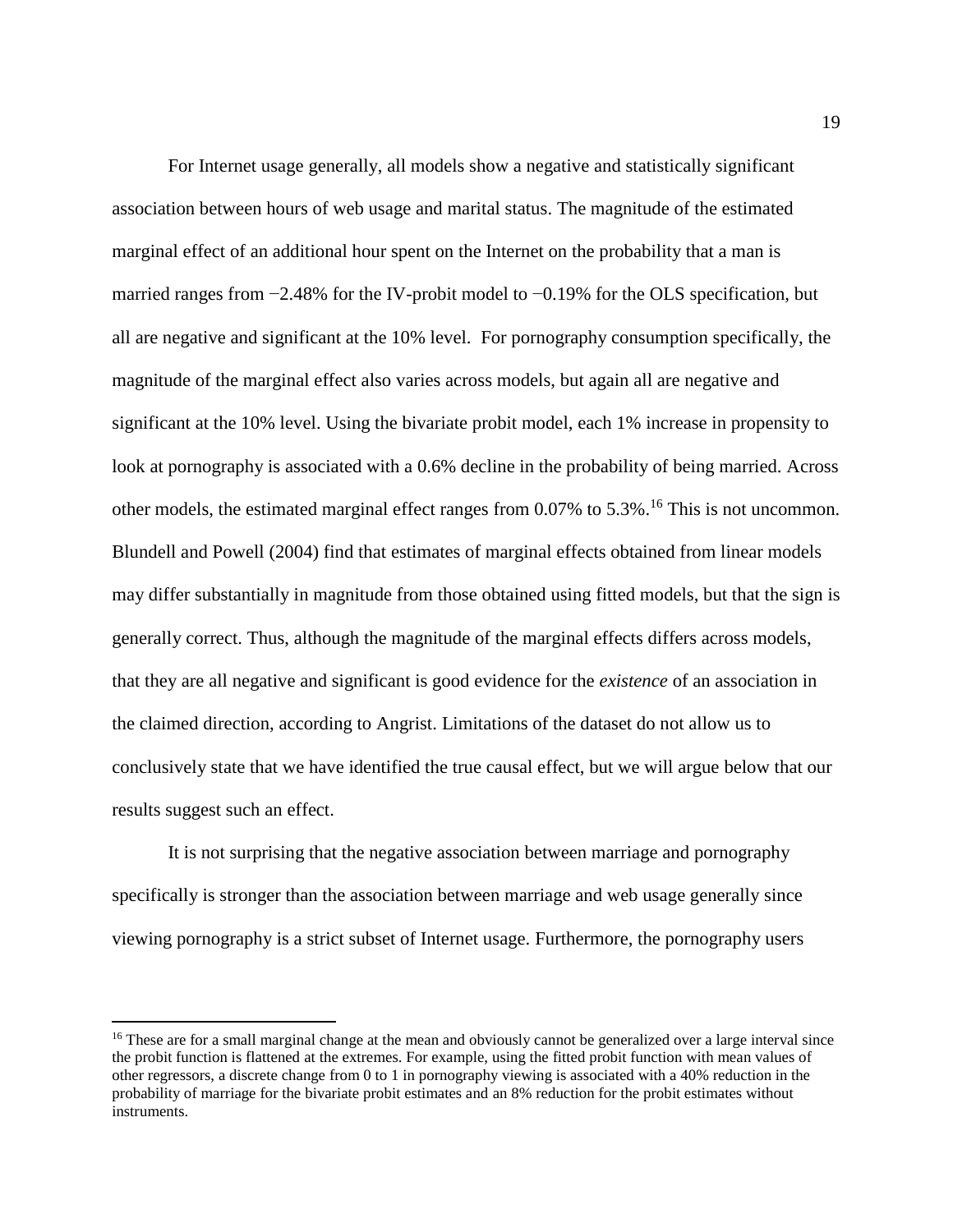showing in our dataset are those who are willing to self-report using pornography. We would expect that those who are bold enough to self-report would be those for whom the strongest effects exist. The usefulness of estimating the effect of both Internet usage and pornography usage specifically is that some web usage is sure to be unreported pornography usage if rates of pornography consumption are anywhere close to what we reported in the introduction.

The coefficients on the other control variables largely have the expected signs. Marriage probability increases in age and increases in income. Men who are employed full time are also more likely to be married. The sign of the coefficient on attendance at religious services differs across the various specifications, but in the cases where it is significant at the 5% level, it has the expected sign – higher attendance at religious services is associated with increased probability of being married.

To think about whether these results have a causal interpretation, an interesting exercise is to compare the impact on marriage probability of using the Internet to view pornography versus using the Internet for other reasons. As discussed in the previous section, the GSS asks a series of parallel questions about several uses of the Internet besides looking at pornography. The marginal impact of these uses of the Internet on the probability of being married is shown in Table 4. We have used the bivariate probit model for this comparison, and all the relevant coefficients are significant at the 5% level. With one exception, all of these marginal effects are negative, but none of them as strong as the marginal effect of pornography usage. This is consistent with our previous findings that Internet usage in general has a negative impact on marriage formation, but that use of pornography has an especially strong impact. In other words, our result is not just a selection effect dealing with characteristics of Internets users versus non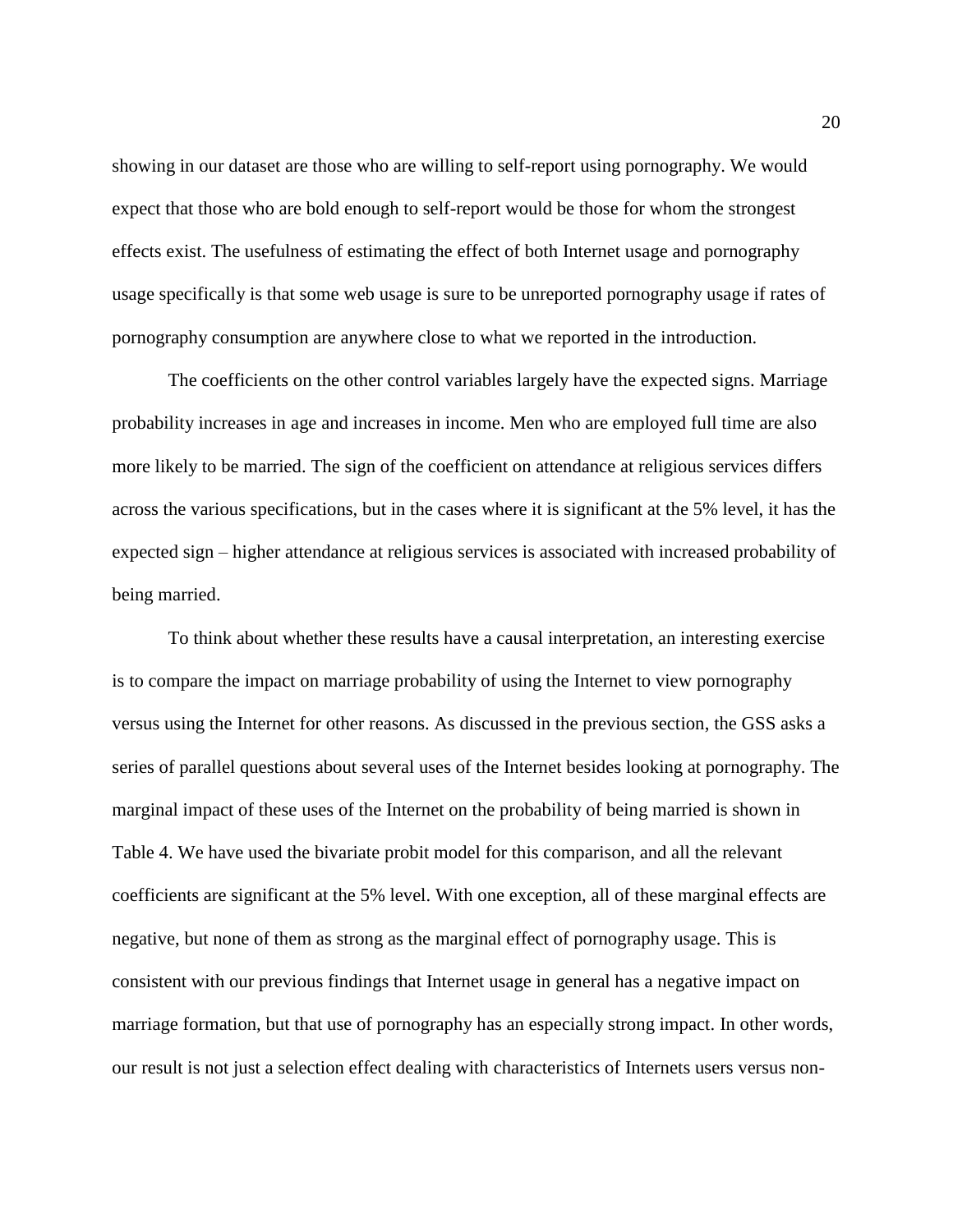users. Interestingly, using the Internet to look at religious websites is *positively* associated with marriage probability, even controlling for attendance at religious services. This is a most informative contrast. Again, if the negative coefficient on pornography were simply a selection effect of Internet users versus non-Internet users that has not been controlled for, then there is no reason to expect that using the Internet for "wholesome" purposes would be associated with higher marriage probability. This positive coefficient amplifies our suggestion that the association we have detected is a causal impact of pornography consumption on marriage probability.

#### <<INSERT TABLE 4 HERE>>

As a second check on potential unobservable selection issues, we examine the level of selection on *observables* within the data among pornography users and nonusers. These sample statistics are given in Table 5. Pornography users are slightly younger, higher income, and less likely to be employed full time, although the difference in all cases is less than one fifth of one standard deviation. Pornography users are more likely to hold a college degree, more likely to have moved, and they also attend church less frequently, although the differential again is small – around one fourth of a standard deviation difference for holding a college degree and mobility, and slightly more than one third of a standard deviation difference for church attendance. At least based on observables, selection issues between pornography users and nonusers are not drastic. Of course, this is not conclusive about the nonexistence of some selection on unobservables, but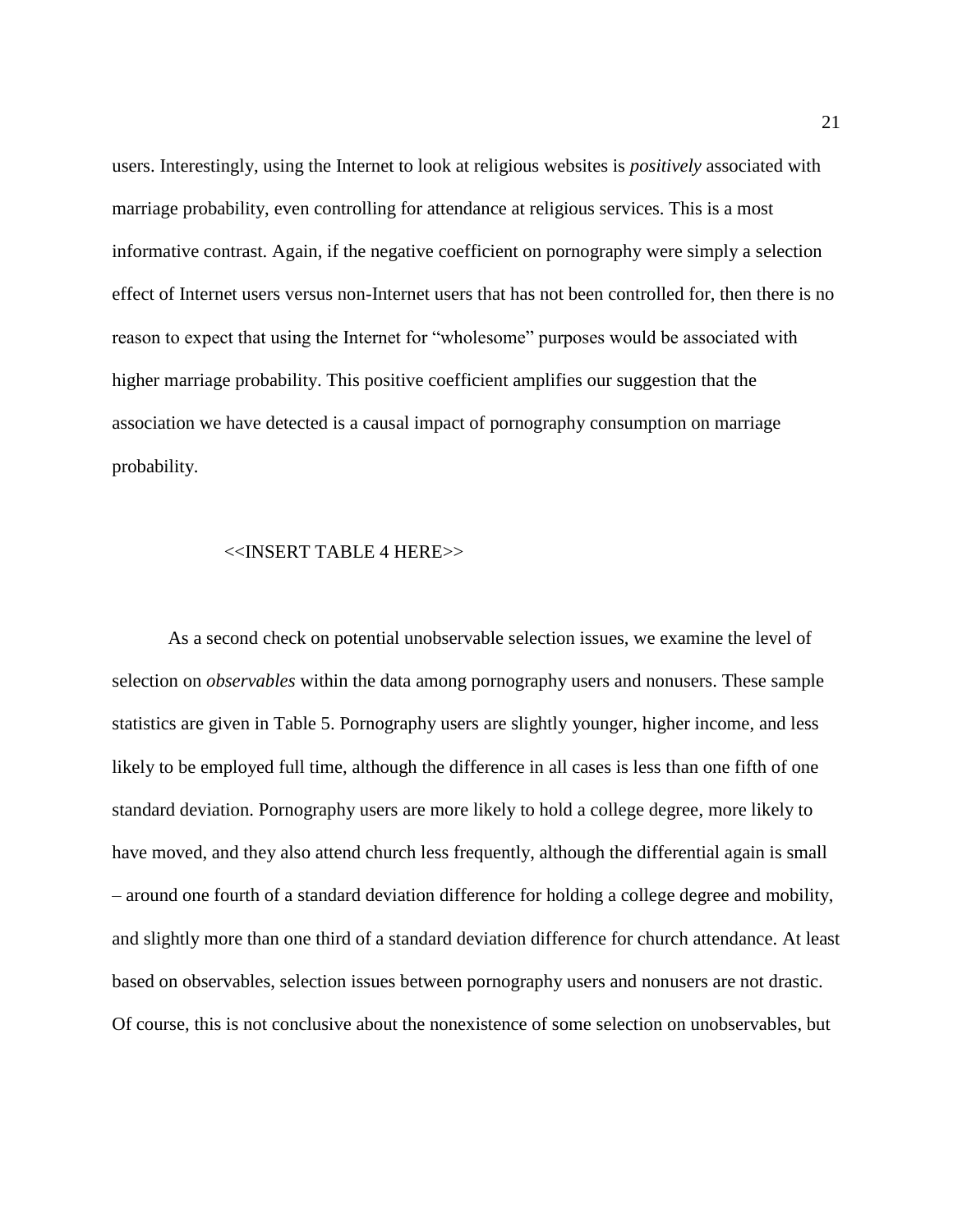it is at least suggestive that on important observable dimensions there are not large differences between pornography users and nonusers.

#### <<INSERT TABLE 5 HERE>>

### **VI. Conclusion**

Researchers often talk about how rapidly social change is disrupting what were once traditional family arrangements. But this really is an unsatisfying explanation since it begs us to understand the fundamentals that underlie these rapid social changes in the first place. There is no question that technological change is at the root of many of these social dynamics.

Declining rates of marriage formation and deteriorating stability of marriages that do form bring with them a multiplicity of demographic and socio-economic changes. Friedman (2000) argues that stable marriages create substantial welfare improvements for society, especially to the degree that marital stability produces high-quality children. As policymakers seek to understand and respond to these rapid changes in marital behavior, an awareness of the causal factors that lie behind them is crucial. In this paper, we have explored the possibility that the rapidly-proliferating Internet is in some way substitutable for marriage, especially to the extent that use of pornography can provide low-cost sexual gratification. If one of the important reasons to get married has a low-cost alternative, then it is natural to wonder about the extent to which one can replace the other.

The results in this paper suggest that such an association exists, and that it is potentially quite large. The deep causal factors that underlie the relationship between Internet usage and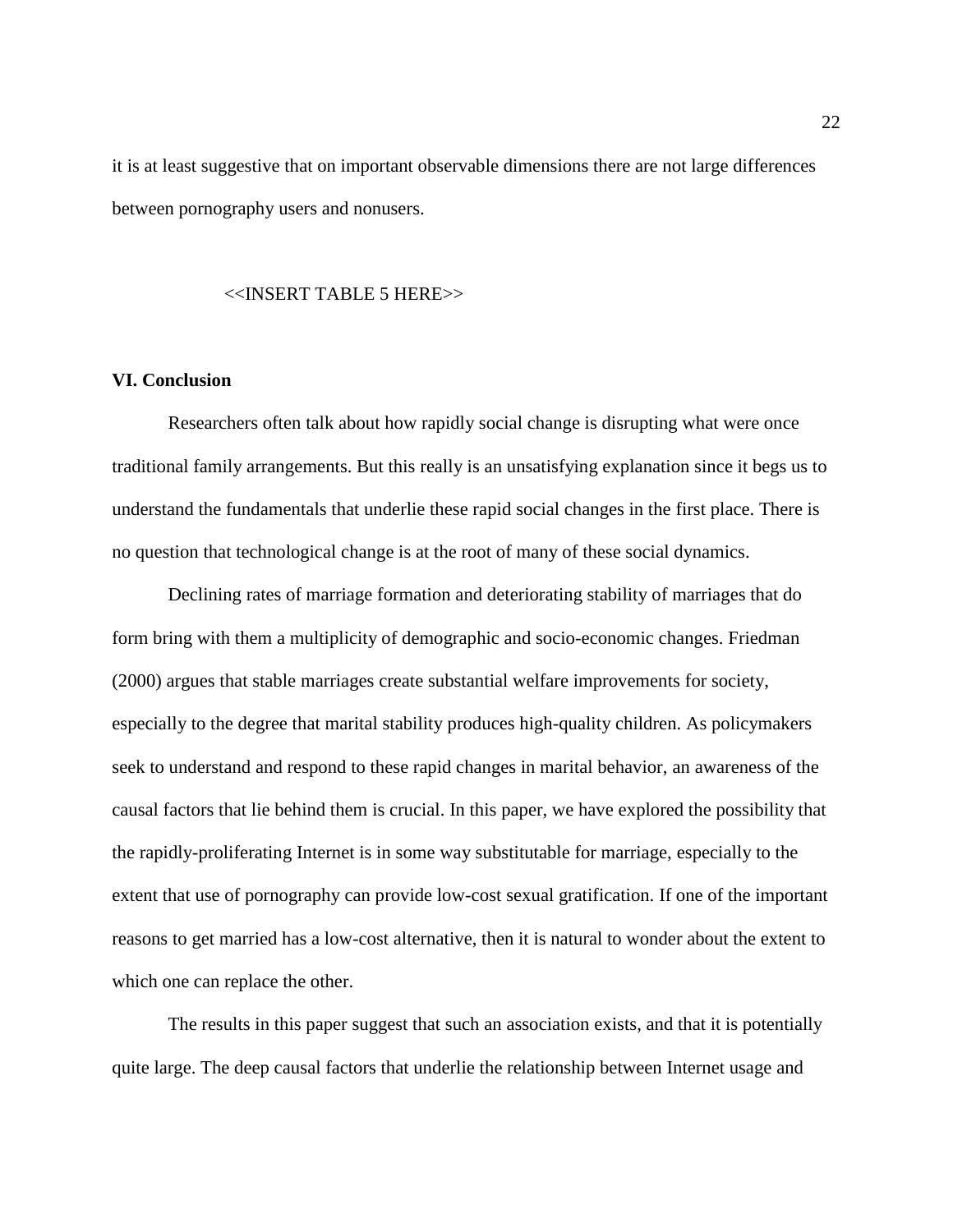marriage formation are an interesting area for future research, but in this paper we have shown that the association exists and that the causality likely runs in the direction that we assert. We stop short of saying that we have accurately identified the magnitude of the causal effect. But the use of instruments, the contrast between pornography usage and other uses of the Internet and the lack of serious selection issues that distinguish pornography users from pornography non-users are all evidence that we have uncovered something real.

The policy implications of this work are manifold, especially given the rapid pace of technological innovation associated with the Internet. For developed countries, handheld and tablet devices continue to make Internet access more portable and universally integrated into day-to-day life, and the cost of this access continues to fall. A natural public policy option is web filtering. In 2013, the United Kingdom announced plans to require Internet Service Providers to block hard pornography by default, instead requiring customers to actively "opt in" if they want to access this content (BBC); the government is also requiring search engines to take additional steps to block illegal content, especially streaming video. As Kendall (2007) put it: "The arrival of the Internet caused a large decline in both the pecuniary and non-pecuniary costs of accessing pornography." While it is probably impossible to eliminate online access to pornography at this point, policies like those in the UK can at least increase the cost associated with accessing it. If the results in this paper are correct, policies along these lines have the potential to reduce pornography usage and increase marital entry, with its attendant welfare improvements.

For developing countries, researchers frequently note the speed with which demographic changes (e.g. declining birthrates) accompany rising living standards. Given the rapid decline in marital formation and stability in western countries, a natural question is how quickly this trend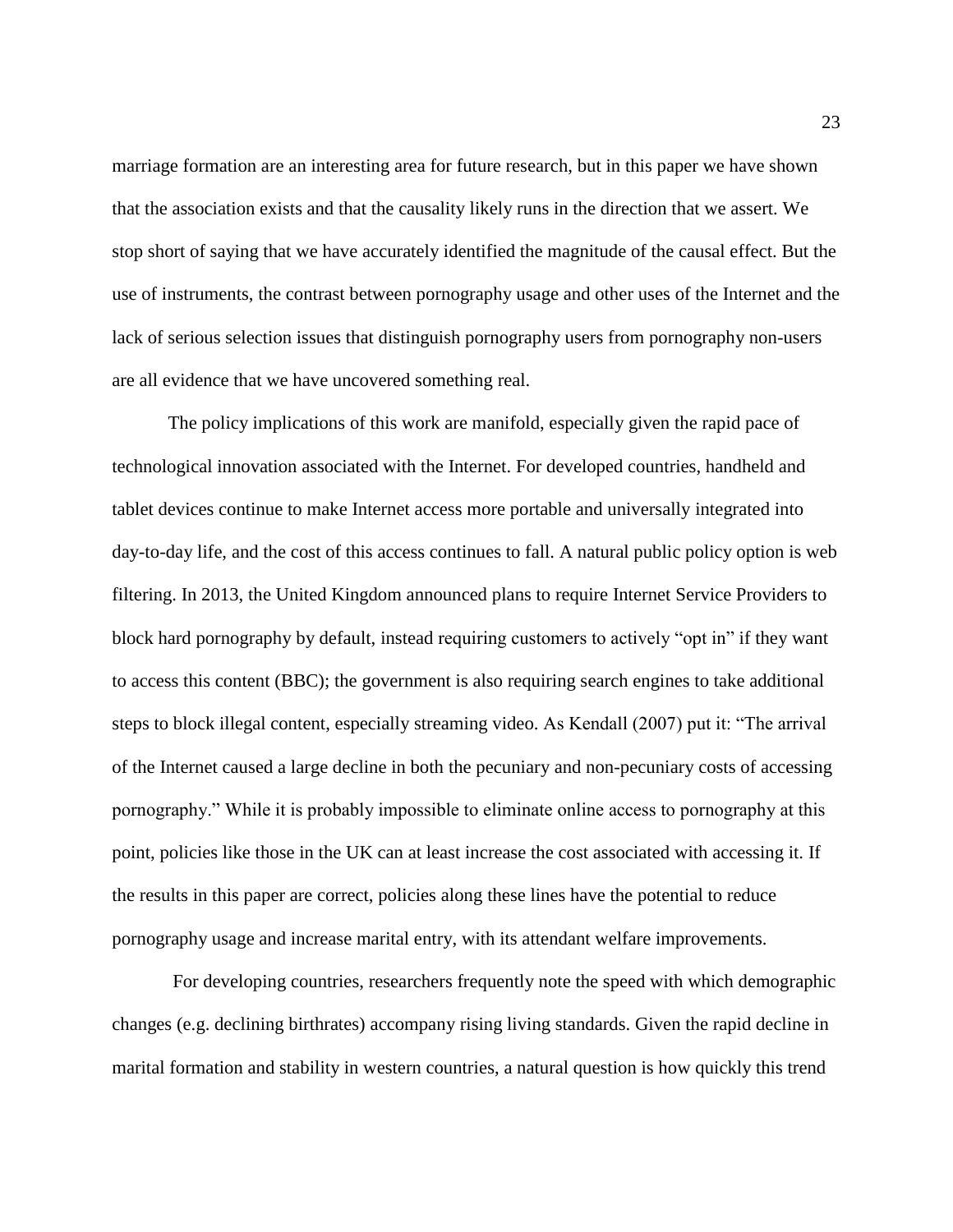will proliferate in developing countries as their standards of living rise. Nowadays, widely available Internet access almost always accompanies rising living standards. Thus, the results in this paper suggest that technological proliferation and access to pornography specifically can be a causative factor that underlies these rapid demographic changes that occur concurrent to economic growth.

Economists can debate whether any public policy action can arrest the rapid social changes that we have seen in the past few decades, or even whether this is desirable. But we can never understand the evolution in social norms unless we understand the exogenous factors in our socio-economic environment that form the root causes of this evolution.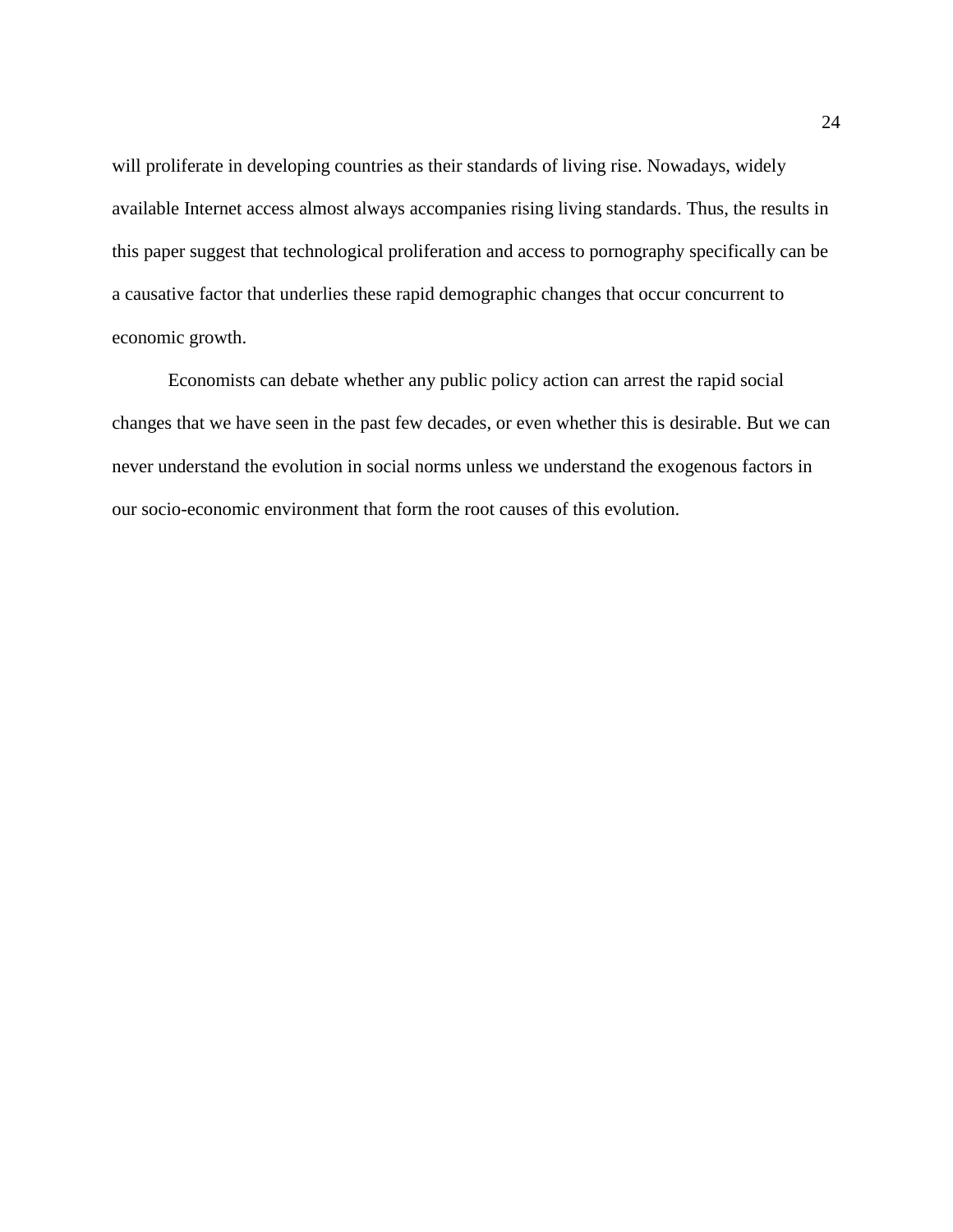### **Figure 1: Decision Tree**



NOTES: Chart shows indirect utilities. Period 2 payoffs are discounted at rate  $\beta$ . Solid lines show decisions. Dashed lines show random moves by nature.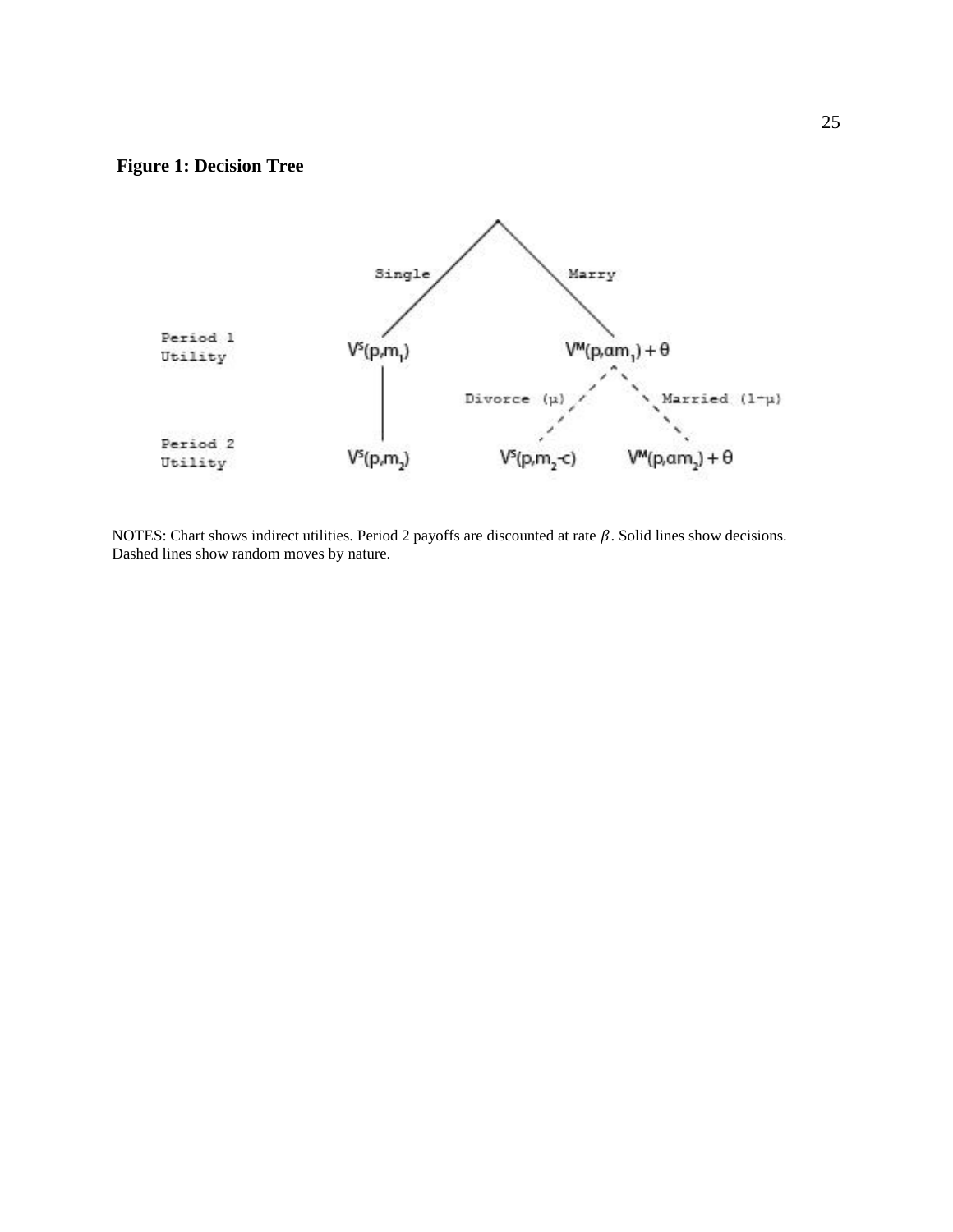# **Table 1: Descriptive Statistics**

|                               | Obs  | Mean   | <b>Std. Deviation</b> | Min            | Max     |
|-------------------------------|------|--------|-----------------------|----------------|---------|
| Married                       | 1512 | 0.41   | 0.49                  | $\overline{0}$ |         |
| Age                           | 1512 | 27.4   | 4.86                  | 18             | 35      |
| Income                        | 1512 | 26,400 | 25,832                | $\overline{0}$ | 150,000 |
| College                       | 1512 | 0.25   | 0.43                  | 0              |         |
| <b>Full Time</b>              | 1512 | 0.71   | 0.45                  | 0              |         |
| Attend                        | 1499 | 2.91   | 2.44                  | 0              | 8       |
| 1 if Moved to different city  | 1512 | 0.23   | 0.42                  | 0              | 1       |
| 1 if Moved to different state | 1512 | 0.26   | 0.44                  | 0              |         |
| Hours on the Web              | 1512 | 5.44   | 10.21                 | 0              | 112     |
| Hours in chat rooms           | 1507 | 0.23   | 1.60                  | 0              | 32      |
| 1 if Look at porn site        | 1512 | 0.07   | 0.26                  | 0              | 1       |
| 1 if Look at finance site     | 1512 | 0.13   | 0.34                  | 0              |         |
| 1 if Look at news site        | 1512 | 0.20   | 0.40                  | 0              |         |
| 1 if Look at education site   | 1512 | 0.14   | 0.35                  | 0              |         |
| 1 if Look at health site      | 1512 | 0.11   | 0.32                  | $\theta$       |         |
| 1 if Look at religious site   | 1512 | 0.04   | 0.20                  | 0              |         |
| 1 if Look at sports site      | 1512 | 0.16   | 0.37                  | 0              |         |
| Father education              | 1038 | 13.2   | 3.64                  | 0              | 20      |
| Size of city                  | 1512 | 4.03   | 2.69                  |                | 10      |
|                               |      |        |                       |                |         |

NOTES: Sample includes all men between the ages of 18 and 35 from the 2000, 2002 and 2004 waves of the General Social Survey.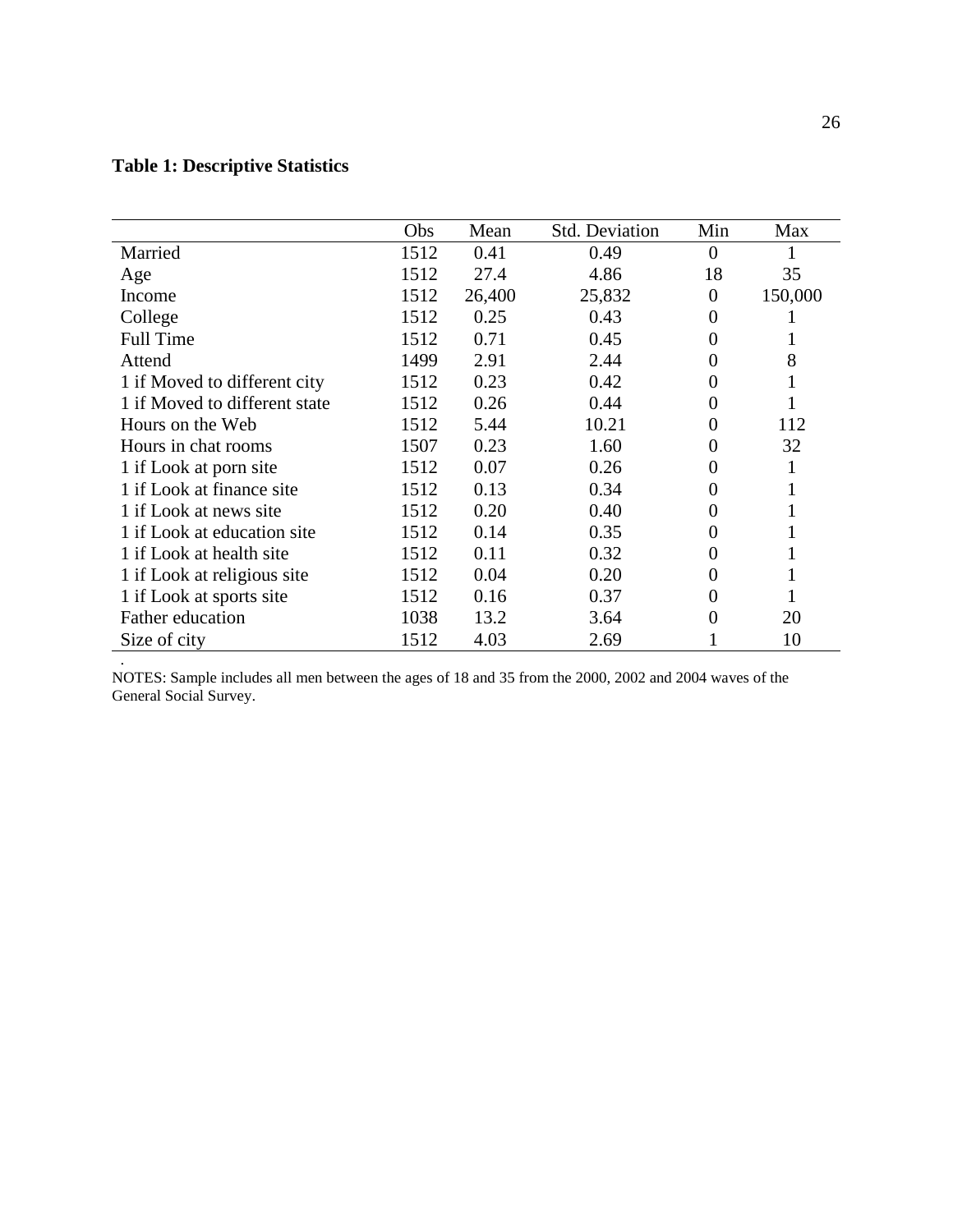| <b>VARIABLES</b>         |              |              |                  |
|--------------------------|--------------|--------------|------------------|
| <b>Estimation Method</b> | Probit       | <b>OLS</b>   | <b>IV-Probit</b> |
| Hours on the Web         | $-0.0065*$   | $-0.0019*$   | $-0.0710***$     |
|                          | (0.0038)     | (0.0011)     | (0.0241)         |
|                          | $[-0.0021]$  | $[-0.0019]$  | $[-0.0248]$      |
| Age                      | $0.1394***$  | $0.0431***$  | $0.1003***$      |
|                          | (0.0091)     | (0.0025)     | (0.0382)         |
| Income                   | $0.0059***$  | $0.0019***$  | $0.0059***$      |
|                          | (0.0017)     | (0.0005)     | (0.0019)         |
| College                  | $-0.3490***$ | $-0.1164***$ | $-0.0676$        |
|                          | (0.0913)     | (0.0270)     | (0.1939)         |
| Full Time                | $0.4232***$  | $0.0987***$  | 0.1526           |
|                          | (0.0949)     | (0.0264)     | (0.1759)         |
| Attend                   | $0.1041***$  | $0.0317***$  | $0.0821**$       |
|                          | (0.0153)     | (0.0044)     | (0.0321)         |
| Move City                | 0.1129       | 0.0291       | $0.1903*$        |
|                          | (0.0931)     | (0.0273)     | (0.0975)         |
| <b>Move State</b>        | $0.1576*$    | 0.0407       | $0.4091***$      |
|                          | (0.0939)     | (0.0272)     | (0.1056)         |
| Constant                 | $-4.8564***$ | $-0.9643***$ | $-3.1989**$      |
|                          | (0.2642)     | (0.0654)     | (1.3814)         |
| Observations             | 1028         | 1028         | 1028             |

### **Table 2: Hours Spent on the Internet Each Week as a Determinant of Marital Probability**

NOTES: Coefficients are shown and robust standard errors are given in parentheses. \* indicates significance at 10%, \*\* at 5% and \*\*\* at 1%. Marginal effect is given in brackets for web hours, calculated at the mean. Sample includes all men between the ages of 18 and 35 from the 2000, 2002 and 2004 waves of the General Social Survey.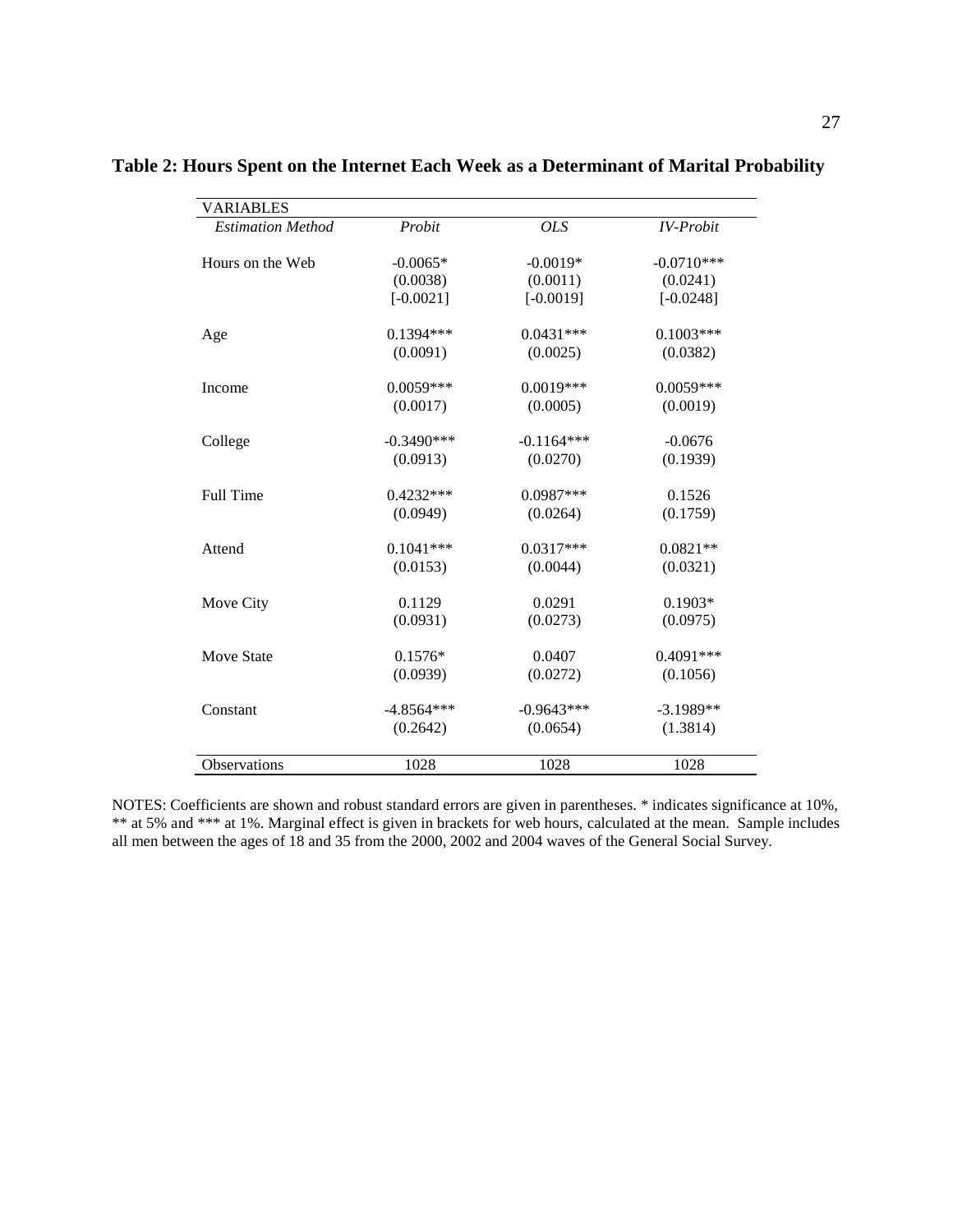| <b>VARIABLES</b>         |              |               |                         |                  |             |
|--------------------------|--------------|---------------|-------------------------|------------------|-------------|
| <b>Estimation Method</b> | Probit       | <b>OLS</b>    | <b>Bivariate Probit</b> | <b>IV-Probit</b> | <b>TSLS</b> |
| Porn                     | $-0.2390*$   | $-0.0685*$    | $-1.6562***$            | $-3.7608***$     | $-5.3209**$ |
|                          | (0.1463)     | (0.0387)      | (0.2050)                | (0.1666)         | (2.6209)    |
|                          | $[-0.0783]$  | $[-0.0685]$   | $[-0.6310]$             | $[-1.2269]$      | $[-5.3209]$ |
| Age                      | $0.1340***$  | $0.0433***$   | $0.1239***$             | 0.0211           | $0.0313***$ |
|                          | (0.0090)     | (0.0025)      | (0.0096)                | (0.0156)         | (0.0103)    |
| Income                   | $0.0057***$  | $0.0019***$   | $0.0049***$             | 0.0007           | 0.0012      |
|                          | (0.0017)     | (0.0005)      | (0.0016)                | (0.0013)         | (0.0018)    |
| College                  | $-0.3624***$ | $-0.1201***$  | $-0.2598***$            | 0.0947           | 0.1216      |
|                          | (0.0896)     | (0.0272)      | (0.0874)                | (0.0780)         | (0.1468)    |
| Full Time                | $0.4315***$  | $0.1015***$   | $0.3877***$             | 0.1038           | 0.1217      |
|                          | (0.0950)     | (0.0255)      | (0.0900)                | (0.0762)         | (0.0881)    |
| Attend                   | $0.1023***$  | $0.0311***$   | $0.0774***$             | $-0.0195$        | $-0.0272$   |
|                          | (0.0152)     | (0.0044)      | (0.0151)                | (0.0139)         | (0.3072)    |
| Move City                | 0.1034       | 0.0268        | $0.1597*$               | $0.1876***$      | 0.2612      |
|                          | (0.0934)     | (0.0278)      | (0.0898)                | (0.0697)         | (0.1613)    |
| Move State               | 0.1276       | 0.0342        | $0.1543*$               | $0.1332*$        | 0.1866      |
|                          | (0.0897)     | (0.0265)      | (0.0853)                | (0.0660)         | (0.1205)    |
| Constant                 | $-4.8734***$ | $-0.9700$ *** | $-4.2181***$            | $-0.4968$        | $-0.2206$   |
|                          | (0.2603)     | (0.0560)      | (0.2865)                | (0.5268)         | (0.4375)    |
| Observations             | 1499         | 1499          | 1499                    | 1499             | 1499        |

**Table 3: Pornography Viewing as a Determinant of Marital Probability**

Notes: Coefficients are shown and robust standard errors are given in parentheses. \* indicates significance at 10%, \*\* at 5% and \*\*\* at 1%. Marginal effect is given in brackets for porn usage dummy, calculated at the mean. Sample includes all men between the ages of 18 and 35 from the 2000, 2002 and 2004 waves of the General Social Survey.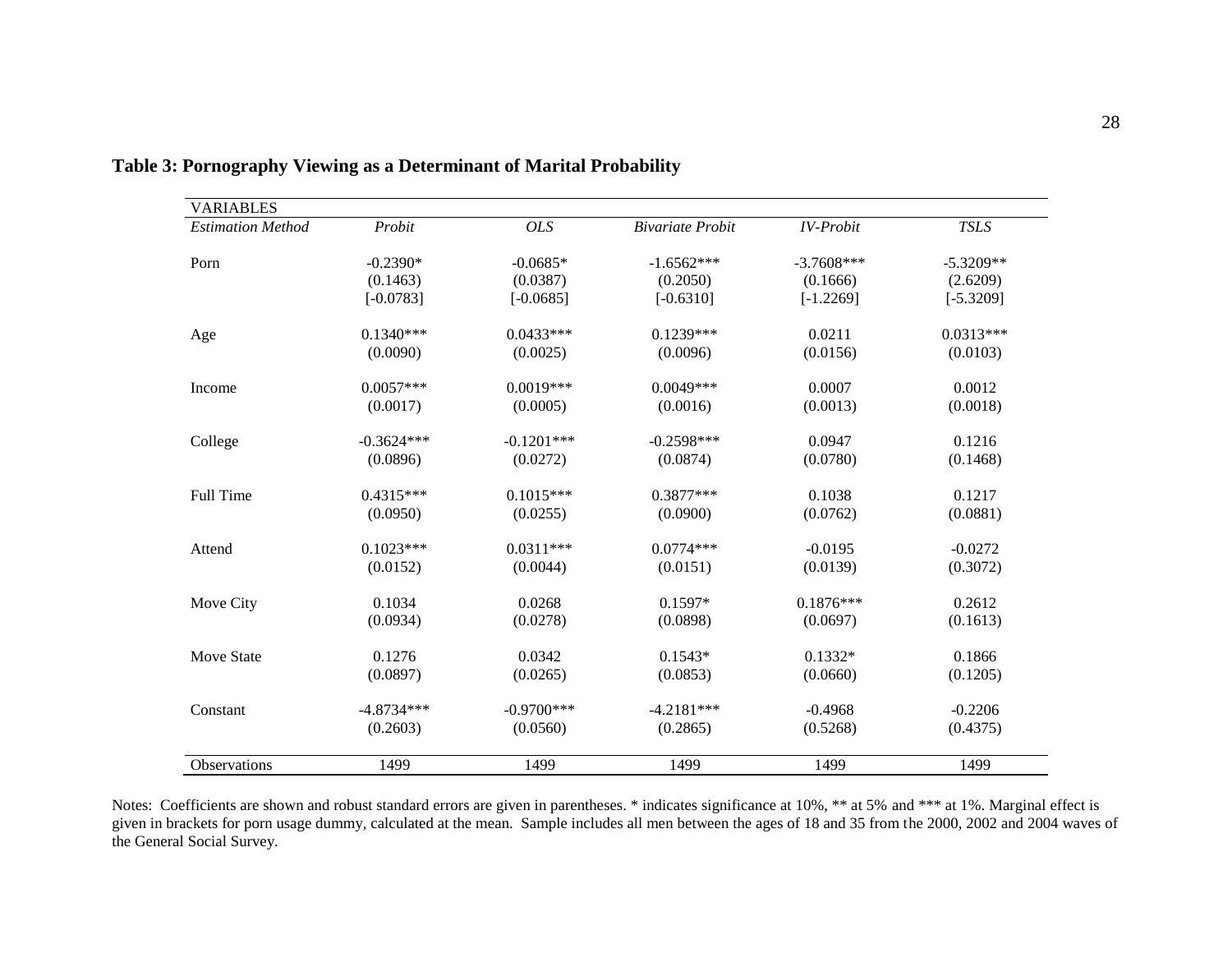| Use of Internet       | Marginal Effect on<br>Marriage Probability |  |  |
|-----------------------|--------------------------------------------|--|--|
| Porn Site             | $-0.6310$                                  |  |  |
| Finance Site          | $-0.5889$                                  |  |  |
| News Site             | $-0.5877$                                  |  |  |
| <b>Education Site</b> | $-0.5823$                                  |  |  |
| <b>Health Site</b>    | $-0.5744$                                  |  |  |
| Sports Site           | $-0.5928$                                  |  |  |
| Religious Site        | 0.5399                                     |  |  |

### **Table 4: Different Internet Uses as Determinants of Marital Probability**

NOTES: Marginal effects calculated based on a bivariate probit model with the same specification and control variables as in Table 3 Marginal effects are evaluated at the mean. All corresponding coefficients are significant at the 1% level.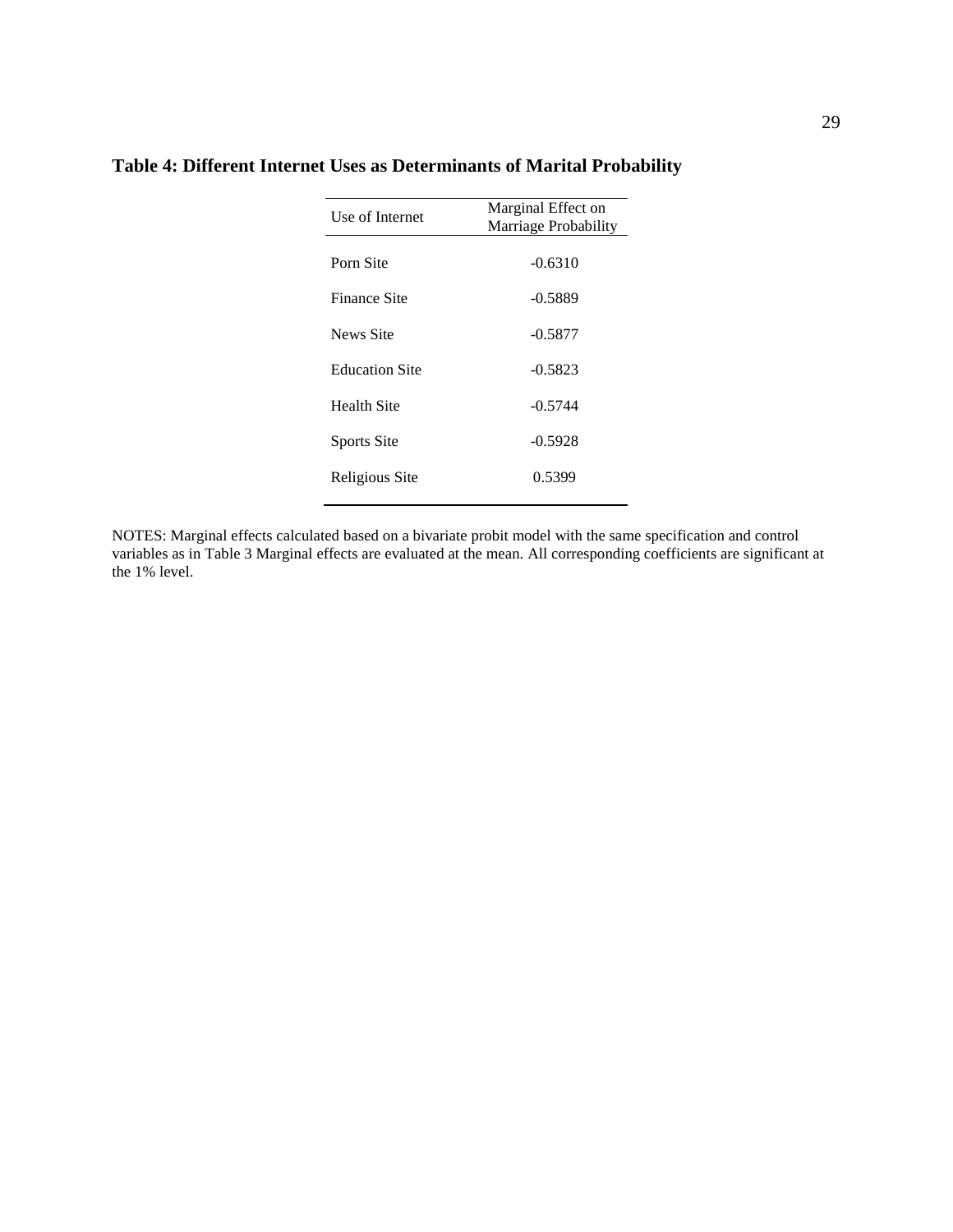| Variable                                                     | Pornography<br>Users | Pornography<br>Non-Users |
|--------------------------------------------------------------|----------------------|--------------------------|
| Mean Age                                                     | 27.06                | 27.50                    |
| Mean Income                                                  | 26,504               | 26,392                   |
| Proportion with College<br>Degree                            | 0.3565               | 0.2513                   |
| Proportion Employed Full<br>Time                             | 0.7130               | 0.7173                   |
| Mean Level of Church<br>Attendance (1-7<br>increasing scale) | 2.0870               | 2.9848                   |
| Proportion Moved to a<br>Different City (same state)         | 0.3130               | 0.2241                   |
| Proportion Moved to a<br>Different State                     | 0.3043               | 0.2577                   |

# **Table 5: Characteristics of Pornography Users versus Pornography Non-Users**

NOTES: Sample includes all men between the ages of 18 and 35 from the 2000, 2002 and 2004 waves of the General Social Survey.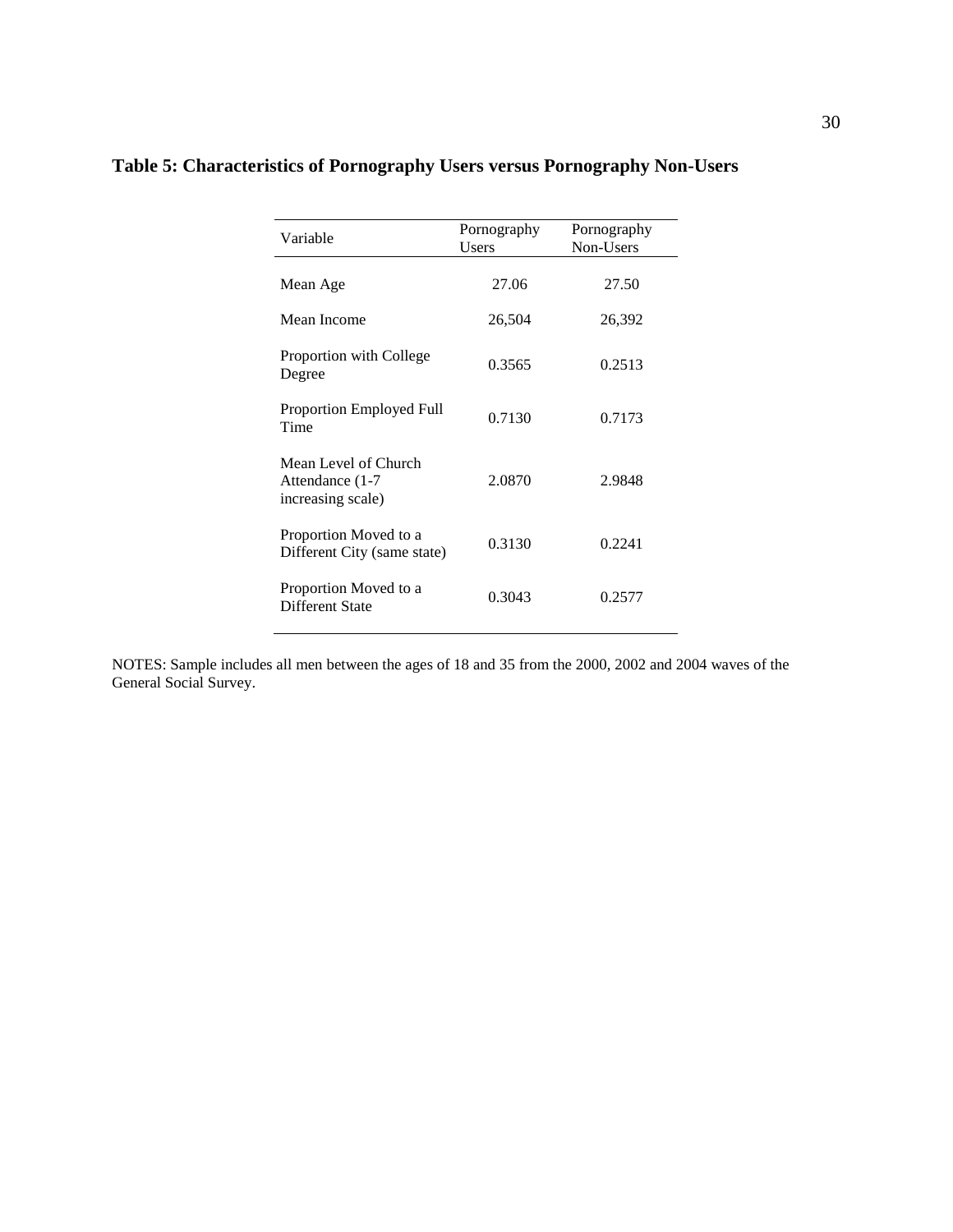### **Appendix 1: Mathematical Results from Section III**

The utility function for a single man is  $U^S(x, z)$ , where x represents extra-marital sexual activities and z represents other consumption. The utility function is concave and increasing in both arguments. The price of consumption  $\overline{z}$  is normalized to 1 and the cost of extra-marital sexual activities is  $p$ . When income is  $m$ , a single man solves the following constrained maximization problem:

$$
\max U^S(x, z) \text{ s.t. } px + z \le m
$$

The corresponding indirect utility function  $V^S(p,m)$  gives the maximized value of utility. It is increasing in  *but decreasing in*  $*p*$ *.* 

The utility function for a married man is  $U^M(x, z) + \theta$ , where  $\theta$  is nonpecuniary utility specific to marriage. The utility function  $U^M(x, z)$  is also assumed to be concave and increasing in both arguments, although the marginal utility of  $x$  may be different than that for a single man. A married man solves a similar constrained maximization problem to that given above, and his corresponding indirect utility function is  $V^M(p,m) + \theta$ .

Recall that income in the first period is  $m_1$  and income in the second period is  $m_2$ . Where future payoffs are discounted at rate  $\beta$ , a man who chooses not to marry enjoys lifetime utility:

$$
V_{lifetime}^S = V^S(p, m_1) + \beta V^S(p, m_2)
$$

For men who marry, their monetary income available for consumption is  $\alpha m$ . Thus, men who marry and remain married through the second period enjoy lifetime utility:

$$
V^{M,M}_{lifetime} = V^M(p, \alpha m_1) + \theta + \beta [V^M(p, \alpha m_2) + \theta]
$$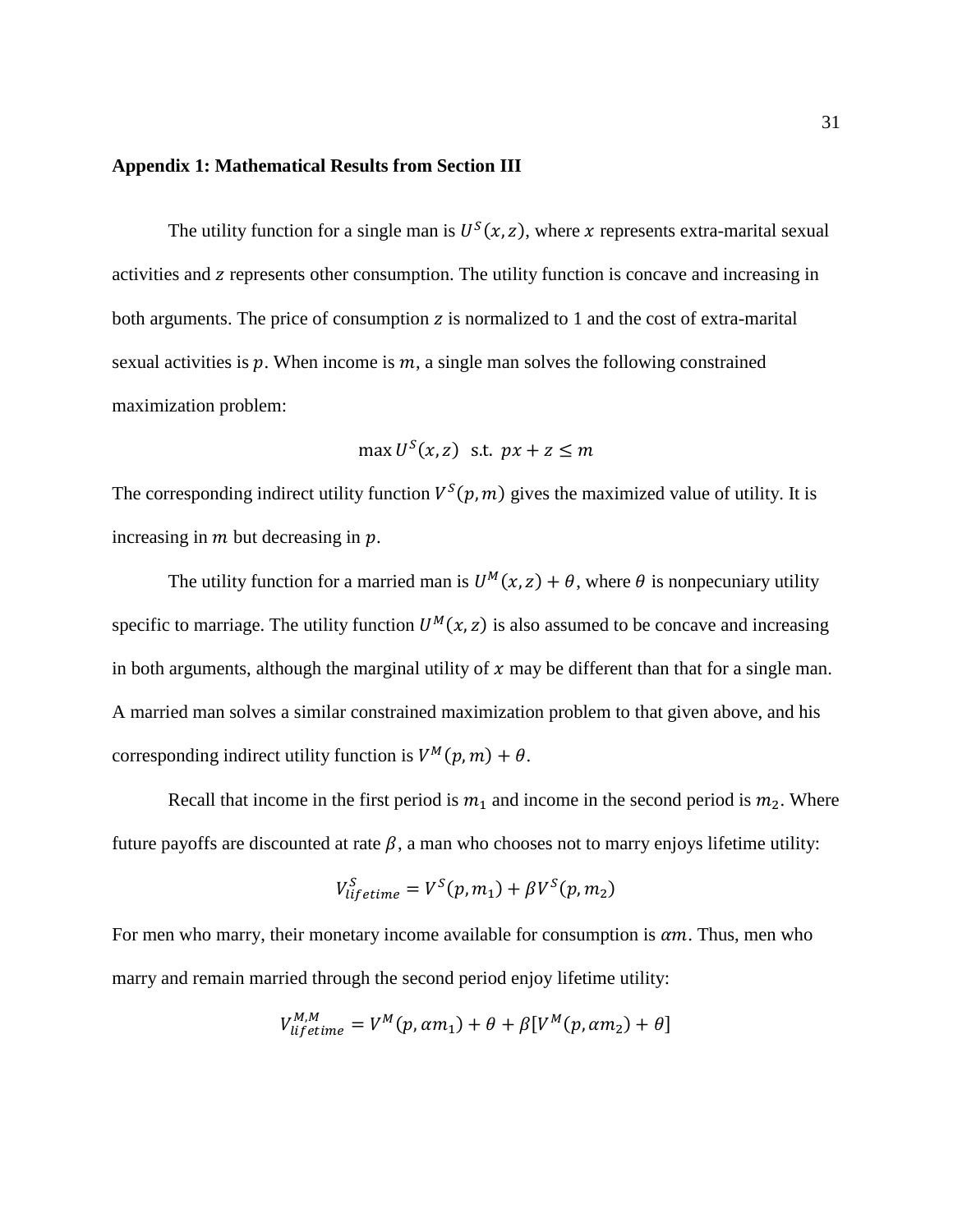Men who marry but divorce in the second period face a cost of  $c$  associated with divorce, reducing their incomes, which generates lifetime utility of:

$$
V^{M,D}_{lifetime}=V^M(p,\alpha m_1)+\theta+\beta[V^S(p,m_2-c)]
$$

Thus, where divorce occurs with probability  $\mu$ , expected lifetime utility at the beginning of period 1 for a man who chooses to marry is:

$$
EV_{lifetime}^{M} = \mu V_{lifetime}^{M,D} + (1 - \mu) V_{lifetime}^{M,M}
$$
  
=  $V^M(p, \alpha m_1) + (1 + \beta(1 - \mu))\theta + \mu \beta V^S(p, m_2 - c) + (1 - \mu)\beta V^M(p, \alpha m_2)$ 

An expected utility maximizer will marry during the first period whenever  $EV_{lifetime}^{M}$ exceeds  $V_{lifetime}^S$ . Solving this inequality, the minimal level of marital utility  $\theta$  that justifies marriage is:

$$
\theta^* = \left(\frac{1}{1+\beta(1-\mu)}\right) \left(V^S(p,m_1) + \beta V^S(p,m_2) - V^M(p,\alpha m_1) - (1-\mu)\beta V^M(p,\alpha m_2) - \mu \beta V^S(p,m_2-c)\right)
$$

Anything that increases threshold spousal quality  $\theta^*$  leads to a decline in marital probability (the probability that a single man will encounter a potential mate who satisfies the threshold), and conversely anything that reduces threshold quality level  $\theta^*$  leads to more marriage.

The marginal effect of an increase in the cost of paid sexual activities  $p$  on threshold spousal quality level is:

$$
\frac{\partial \theta^*}{\partial p} = \left(\frac{1}{1 + \beta(1 - \mu)}\right) \left(\frac{\partial V^S(p, m_1)}{\partial p} + \beta \frac{\partial V^S(p, m_2)}{\partial p} - \frac{\partial V^M(p, \alpha m_1)}{\partial p} - (1 - \mu)\beta \frac{\partial V^M(p, \alpha m_2)}{\partial p} - \mu \beta \frac{\partial V^S(p, m_2 - c)}{\partial p}\right)
$$

This can be either positive or negative, because an increase in  $p$  has marginal effects on the utility of both single and married men. For a benchmark case, let us begin by assuming that only single men use pornography (i.e. that marital sex is a perfect substitute for pornography). In that case, the marginal effect is: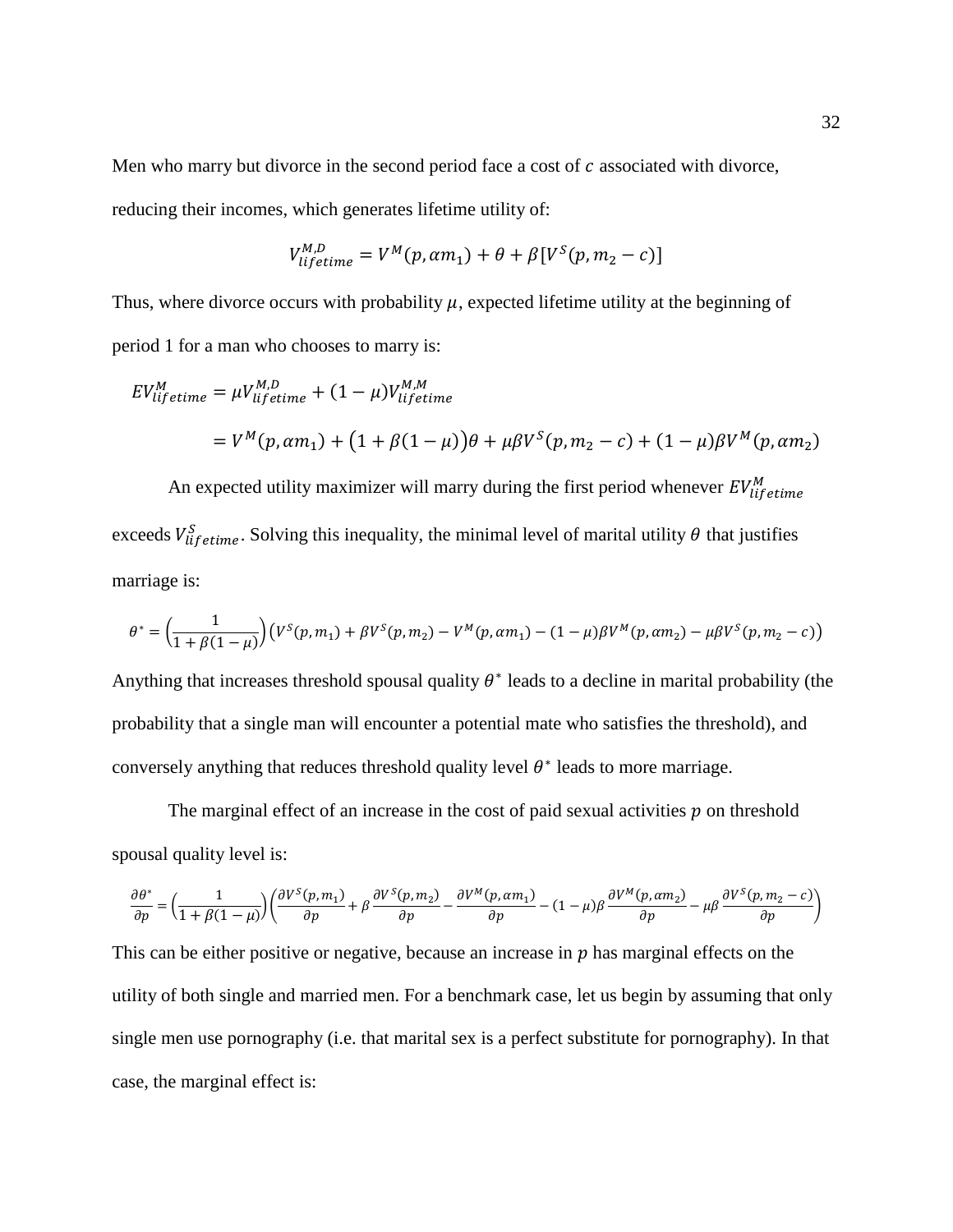$$
\frac{\partial \theta^*}{\partial p} = \left(\frac{1}{1 + \beta(1 - \mu)}\right) \left(\frac{\partial V^S(p, m_1)}{\partial p} + \beta \frac{\partial V^S(p, m_2)}{\partial p} - \mu \beta \frac{\partial V^S(p, m_2 - c)}{\partial p}\right)
$$

Even in this case, the sign of the derivative is ambiguous. A reduction in the value of  $p$  raises the value of being single but it also raises the value of being divorced. Since income is reduced by  $c$ as a result of divorce, concavity of the utility function implies that the marginal utility of a reduction in  $p$  has a stronger impact for a divorced single man than for a never-married single man. Thus, when divorce is expensive and likely, a reduction in the cost of pornography can increase the man's propensity to marry by making it less costly to get divorced.

In the more general model, where paid sexual activities  $x$  can contribute utility both for divorce and for marriage, there are additional ambiguities in the sign of the comparative static because a reduction in  $p$  can add to utility both for married and single men.

For the other comparative statics, inspection of the expression for threshold quality  $\theta^*$ shows that it is declining in bargaining share  $\alpha$  but increasing in separation cost  $\alpha$ . The impact of changes in income is ambiguous in income from both periods. Precisely:

$$
\frac{\partial \theta^*}{\partial m_1} = \left(\frac{1}{1 + \beta(1 - \mu)}\right) \left(\frac{\partial V^S(p, m_1)}{\partial m_1} - \frac{\partial V^M(p, \alpha m_1)}{\partial m_1}\right)
$$

$$
\frac{\partial \theta^*}{\partial m_2} = \left(\frac{\beta}{1 + \beta(1 - \mu)}\right) \left(\frac{\partial V^S(p, m_2)}{\partial m_2} - (1 - \mu)\frac{\partial V^M(p, \alpha m_2)}{\partial m_2} - \mu \frac{\partial V^S(p, m_2 - c)}{\partial m_2}\right)
$$

Higher income contributes utility both to married and to single people. Married people typically are able to consume only a lower share of their incomes (when  $\alpha < 1$ ), but whatever share they do claim has higher marginal value.

In the body of the paper, we have raised the possibility that the divorce probability  $\mu$  may not be exogenous, but may itself be a function of a married man's consumption of extra-marital sexual opportunities. Precisely,  $\mu(x_1^m)$  depends on a married man's choice of x in the first period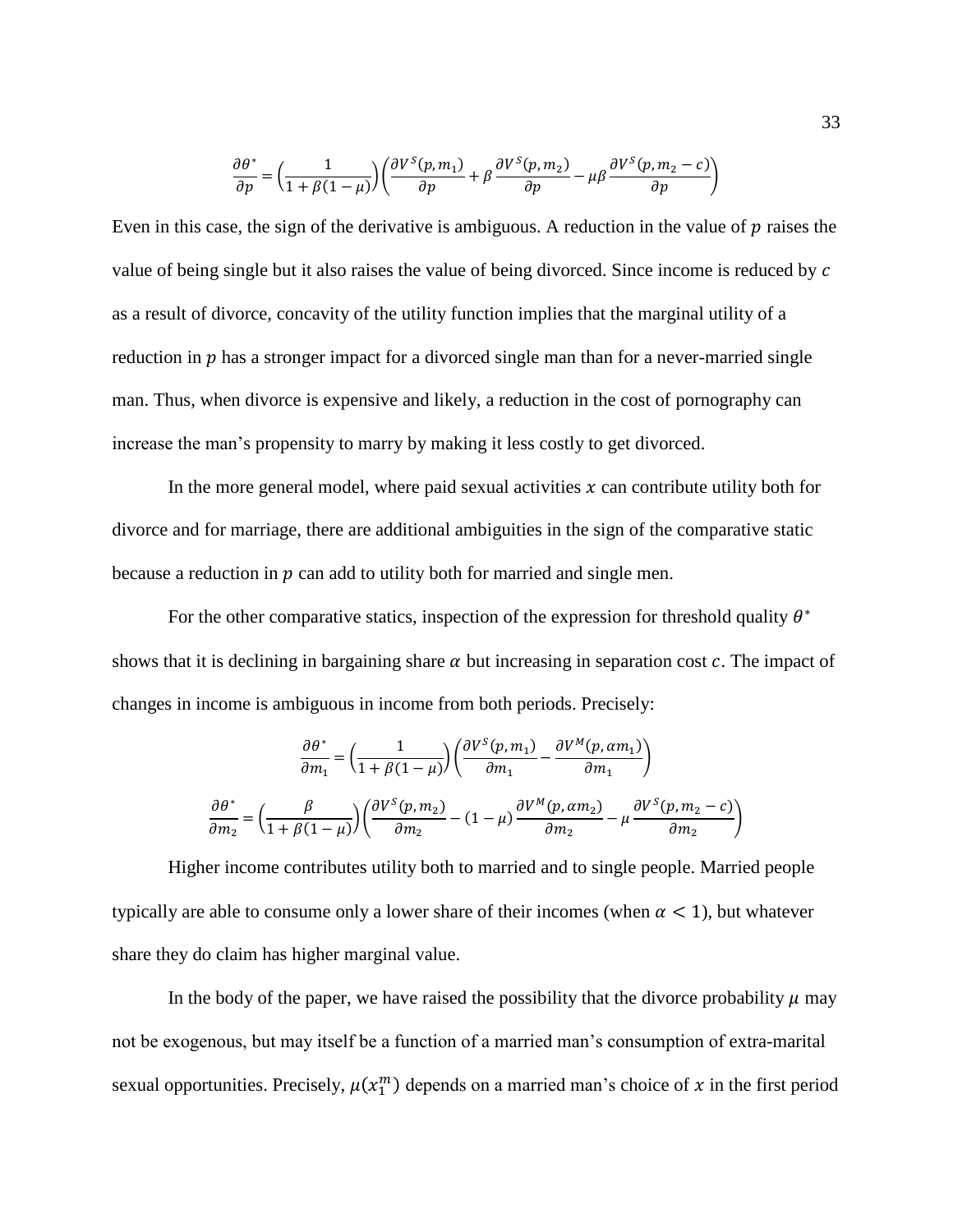during which he is married. Thus,  $\mu$  depends indirectly on  $p$  since the maximized value of paid sexual activity  $x^*$  for a married man is itself a function of p. For a small, marginal change in p, the envelope theorem allows us to ignore this indirect effect in computing the derivative, and the results will be the same as above (as long as the dependence is smooth). We discuss discrete changes heuristically in section III.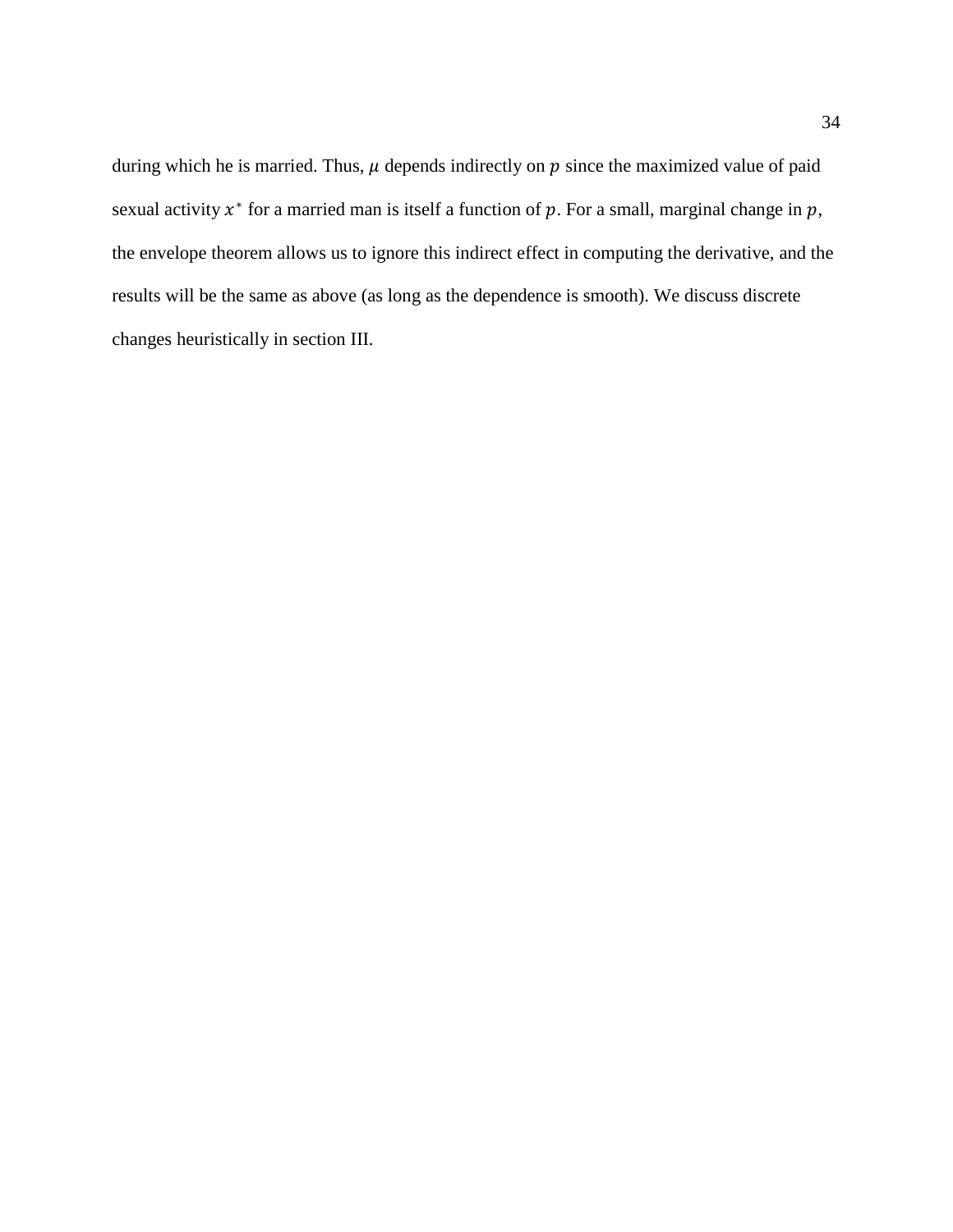| Hours on the Web        |                         | Pornography Viewing |                          |
|-------------------------|-------------------------|---------------------|--------------------------|
| <b>Father Education</b> | $0.2684***$<br>(0.0897) | Size of City        | $-0.0040*$<br>(0.0022)   |
| Age                     | $-0.1559**$<br>(0.0731) | Age                 | $-0.0018$<br>(0.0014)    |
| Income (thousands)      | $0.0317**$<br>(0.0145)  | Income (thousands)  | $-0.0012$<br>(0.0030)    |
| College                 | 2.5002***<br>(0.7601)   | College             | $0.0533***$<br>(0.0185)  |
| <b>Full Time</b>        | $-1.9836**$<br>(0.7739) | Full Time           | $-0.0002$<br>(0.0156)    |
| Attend                  | $-0.0829$<br>(0.1251)   | Attend              | $-0.0106***$<br>(0.0024) |
| Move City               | 1.0793<br>(0.7454)      | Move City           | 0.0190<br>(0.0181)       |
| <b>Move State</b>       | 3.1386***<br>(0.7654)   | Move State          | 0.0053<br>(0.0168)       |
| Constant                | 2.7074<br>(2.3766)      | Constant            | $0.2051***$<br>(0.0418)  |
| Observations            | 1028                    |                     | 1499                     |
| $\mathbf F$             | 12.84                   |                     | 12.11                    |

### **Appendix 2: First-Stage OLS Regression Results**

NOTES: Coefficients are shown and robust standard errors are given in parentheses. \* indicates significance at 10%, \*\* at 5% and \*\*\* at 1%. Sample includes all men between the ages of 18 and 35 from the 2000, 2002 and 2004 waves of the General Social Survey.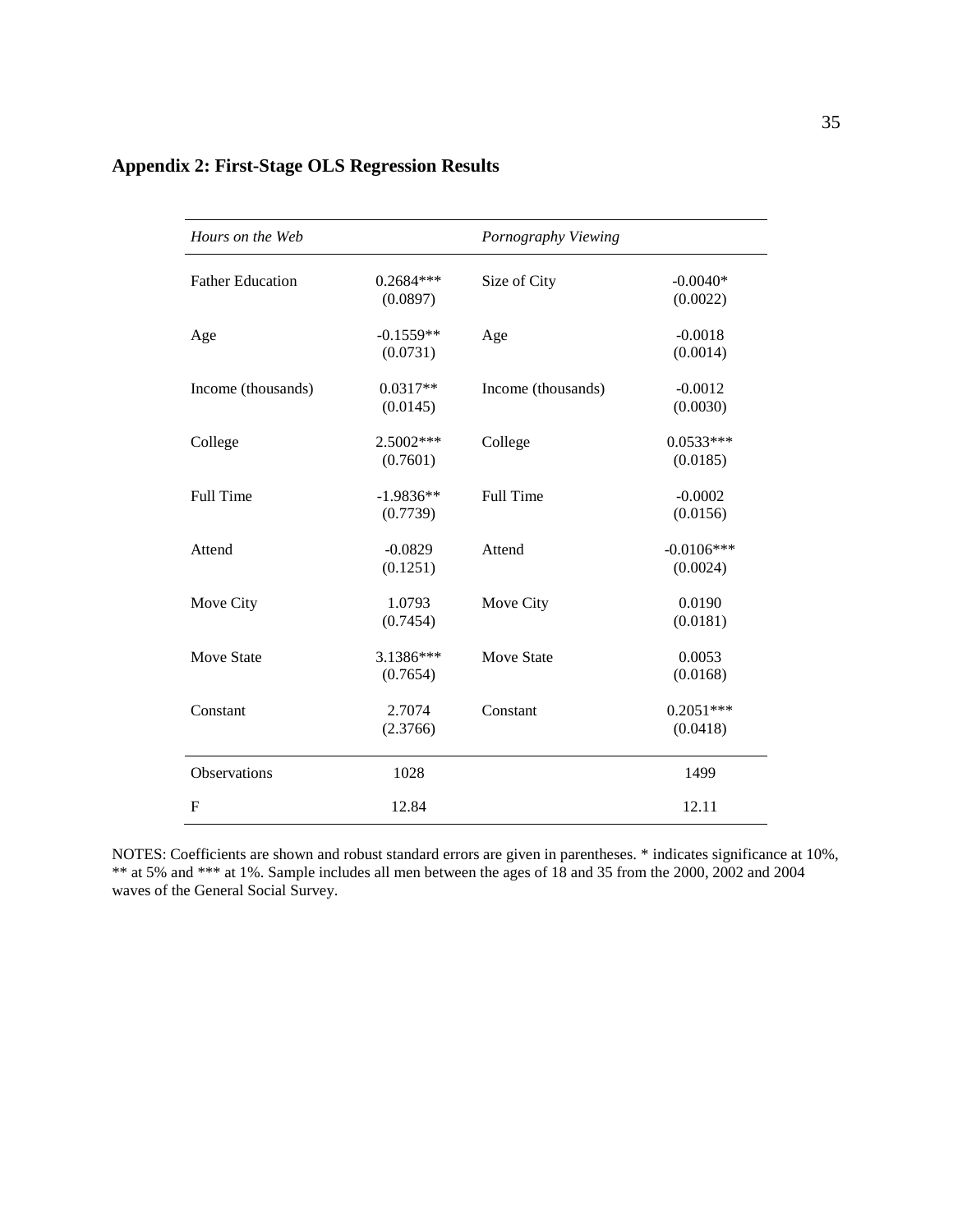### **References**

Angrist, Joshua D. (2001). Estimation of Limited Dependent Variable Models with Dummy Endogenous Regressors. *Journal of Business and Economic Statistics* 19: 2-28.

Blundell, Richard W. and Powell, James L. (2004). Endogeneity in Semiparametric Binary Response Models. *The Review of Economic Studies* 71: 655-679.

Brinig, Margaret F. and Allen, Douglas W. (2000). 'These Boots are Made for Walking': Why Most Divorce Filers are Women. *American Law and Economics Review* 2: 126-169.

Cameron, Samuel and Collins, Alan (2003). Estimates of a Model of Male Participation in the Market for Female Heterosexual Prostitution Services. *European Journal of Law and Economics* 16: 271-288.

Carroll, Jason S., Padilla-Walker, Laura M., Nelson, Larry J., Olson, Chad D., McNamara Barry, Carolyn and Madsen, Stephanie D. (2008). Generation XXX: Pornography Acceptance and Use Among Emerging Adults. *Journal of Adolescent Research* 23: 6-30.

Cunningham, S. and Kendall, T. D. (2011). Prostitution 2.0: The changing face of sex work. *Journal of Urban Economics* 69: 273-287.

Della Giusta, Marina, Di Tommaso, Maria Laura, Shima, Isilda and Strom, Steinar (2009). What Money Buys: Clients of Street Sex Workers in the US. *Applied Economics* 41: 2261-2277.

Della Giusta, Marina, Di Tommaso, Maria Laura, and Strom, Steinar (2009). Who is Watching? The Market for Prostitution Services. *Journal of Population Economics* 22: 501-516.

Doran, Kirk, and Price, Joseph (2014). "Pornography and Marriage." Forthcoming in *Journal of Family and Economic Issues*.

Doring, Nicola M. (2009). The Internet's Impact on Sexuality: A Critical Review of 15 Years of Research. *Computers in Human Behavior* 25: 1089-1101.

D'Orlando, Fabio (2011). The Demand for Pornography. *Journal of Happiness Studies* 12: 51- 75.

Edlund, Lena and Korn, Evelyn. (2002). A Theory of Prostitution. *Journal of Political Economy* 110: 181-214.

Finer, Lawrence B. (2007). Trends in Premarital Sex in the United States, 1954-2003. *Public Health Reports* 122: 73-78.

*Forbes* (2011). *How Much of the Internet Is Actually for Porn?*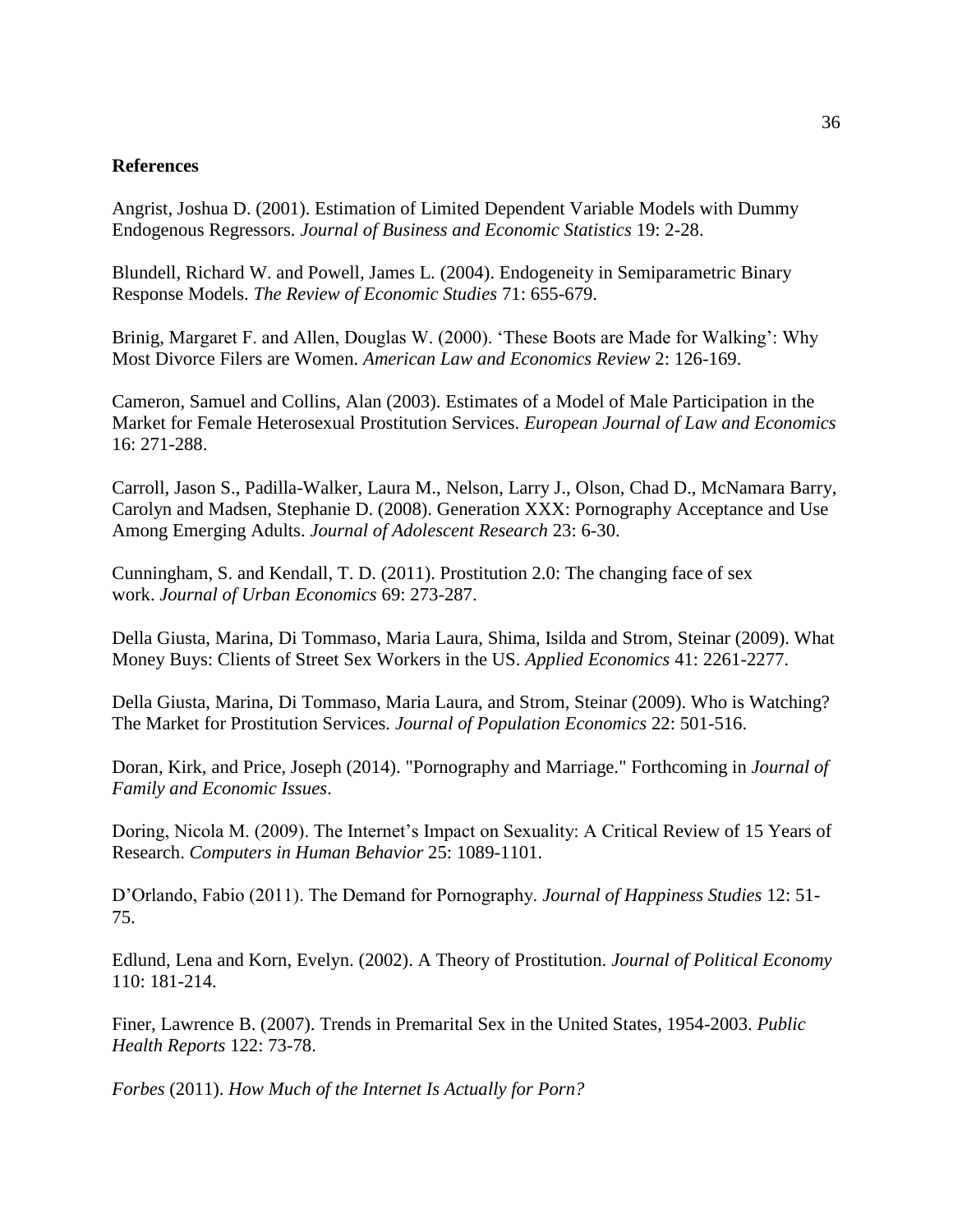Friedman, David D. (2000). *Law's Order: What Economics Has to Do with Law and Why It Matters.* Princeton: Princeton University Press.

Greene, William H. (2008) *Econometric Analysis*. Upper Saddle River: Pearson.

Kendall, Todd D. (2007). Pornography, Rape and the Internet. Online. http://obu-investigators.com/xuk/porn/clemson/kendall.pdf

Lam, Chun Bun and Chan, Darius K.S. (2007). The Use of Cyberpornography by Young Men in Hong Kong: Some Psychosocial Correlates. *Archives of Sexual Behavior* 36: 588-598.

Lo, Ven-Hwei and Wei, Ran (2005). Exposure to Internet Pornography and Taiwanese Adolescents' Sexual Attitudes and Behavior. *Journal of Broadcasting and Electronic Media* 49: 221-237.

Manning, Jill C. (2006). The Impact of Internet Pornography on Marriage and the Family: A Review of the Research. *Sexual Addiction and Compulsivity* 13: 131-165.

National Center for Health Statistics. National Vital Statistics Reports (various years). Online. http://www.cdc.gov/nchs/mardiv.htm.

National Opinion Research Center. General Social Survey (various years). Online. http://webapp.icpsr.umich.edu/GSS/.

Online pornography to be blocked by default, PM announces (2013, July 22). *BBC*. Online http://www.bbc.com/news/uk-23401076

Pitts, Marian K., Smith, Anthony M.A., Grierson, Jeffrey, O'Brien, Mary and Misson, Sebastian (2004). Who Pays for Sex and Why? An Analysis of Social and Motivational Factors Associated with Male Clients of Sex Workers. *Archives of Sexual Behavior* 33: 353-358.

Solon, Gary (1992). Intergenerational Income Mobility in the United States. *The American Economic Review* 82: 393-408.

Stack, Steven, Wasserman, Ira and Kern, Roger (2004). Adult Social Bonds and Use of Internet Pornography. *Social Science Quarterly* 85: 75-88.

Thorbek, Susanne and Pattanaik, Bandana Eds. (2002). *Transnational Prostitution: Changing Global Patterns*. London: Zed Books.

Trostel, Philip, Walker, Ian and Woolley, Paul (2002). Estimates of the Economic Return to Schooling for 28 Countries. *Labour Economics* 9: 1-16.